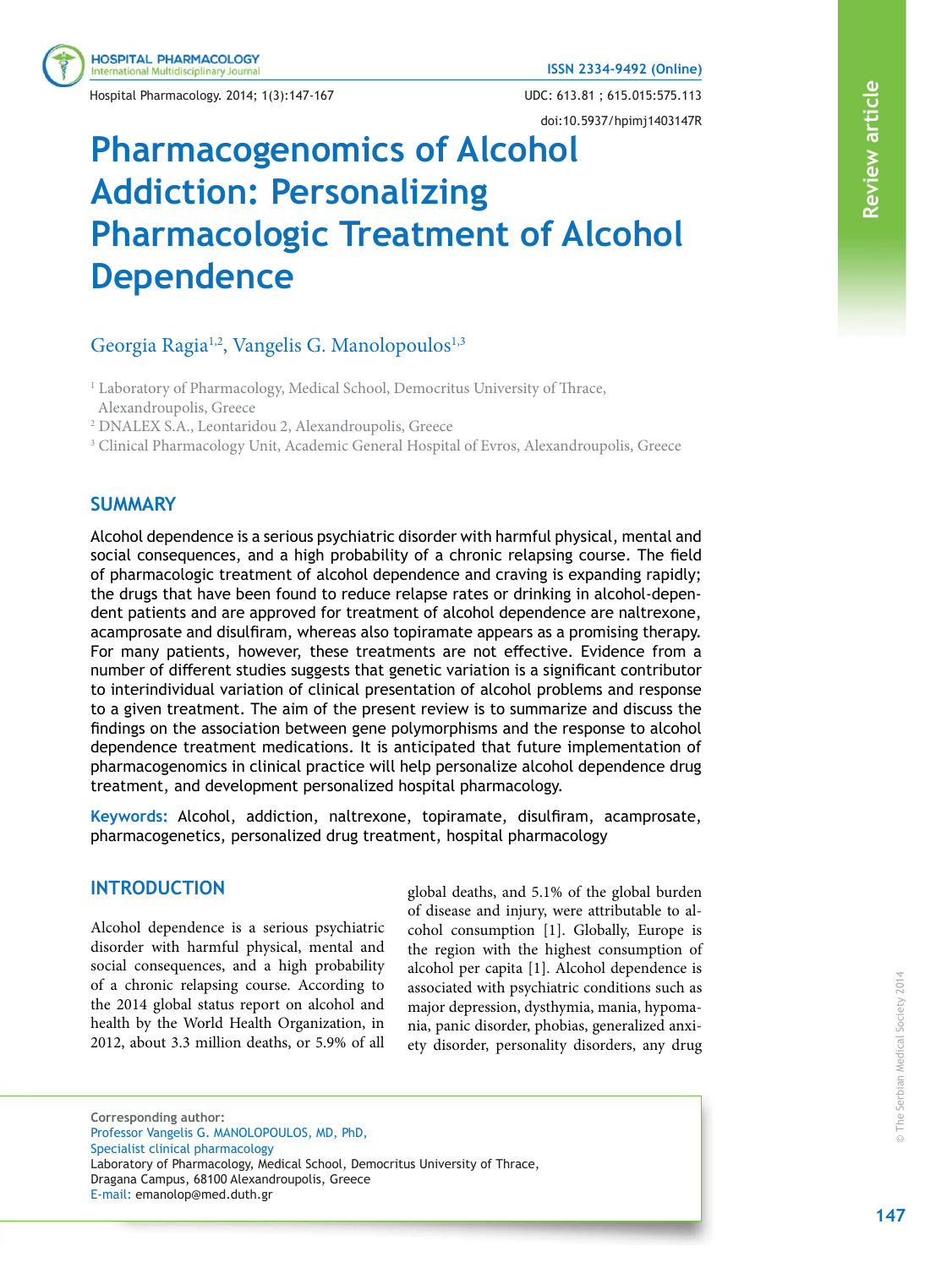use disorder, schizophrenia, and suicide [2]. On the other hand, psychiatric comorbidity is associated with alcohol-related symptoms of greater severity [2]. Long-term relapse prevention in alcohol-dependent patients is based on psychotherapy and pharmacotherapy. Although psychotherapy is in some cases effective in reducing alcohol consumption and in maintaining abstinence, without a pharmacological adjunct to psychosocial therapy, the clinical outcome is poor, with up to 70% of patients resuming drinking within 1 year [3-5].

The field of pharmacologic treatment of alcohol dependence and craving is expanding rapidly [6]. To date, the drugs that have been found to reduce relapse rates or drinking in alcohol-dependent patients and are approved for treatment of alcohol dependence are naltrexone, acamprosate and disulfiram, whereas also topiramate appears as a promising therapy [7]. For many patients, however, these treatments are not effective. Evidence from a number of different studies suggests that genetic variation is a significant contributor to interindividual variation of clinical presentation of alcohol problems and response to a given treatment.

 Pharmacogenomics is the area of medicine that studies the genetic factors that influence drug response and toxicity  $[8, 9]$ . In this context, pharmacogenomics paves the path to personalized medicine. The rapidly advancing field of pharmacogenomics is a promising area of investigation, focusing on genetic variations in components that affect drug pharmacokinetics and pharmacodynamics [10-17] or that are involved in their therapeutic mechanisms and/or cause of their adverse events [18, 19]. Application of pharmacogenomics explains some of the interindividual variable response to various classes of drugs, such as psychiatric drugs [20, 21], antidiabetics [22] and oral coumarinic anticoagulants [23]. Efforts are now focusing on the development of genotype-based guidelines that will help clinicians in incorporating pharmacogenomic knowledge in their routine clinical practice. Among the most solid and recent pharmacogenomic applications is the genotype-guided dosing algorithm of oral coumarinic anticoagulants; results of two large randomised clinical trials conducted in European populations showed that patients who received genotypeguided dosing of the oral coumarinic anticoagulants acenocoumarol, phenprocoumon and warfarin had increased percentage of time in the therapeutic range compared to controls [24, 25].

 In view of these developments in several pharmacotherapeutic areas it was inevitable that also the field of personalization of alcohol dependence treatment would get a boost from pharmacogenomics. The choice of alcohol-dependence treatment may improve by identifying genetic variations that predict individual responses to therapeutic interventions. Data has accumulated suggesting that specific genetic polymorphisms govern the therapeutic response, the dose requirements and the risk of experiencing adverse effects to the respective therapy [26]. Therefore, pharmacogenomics of alcohol dependence treatment is an emerging field with promising application in psychiatry. Below we discuss evidence for genetic variation in the effect of the 4 anti-craving drugs.

 Information of all gene polymorphisms that have been studied in association with drug response – their chromosome location, effect on encoded protein, and the medication they affect - is presented in Table 1. To further help the reader in easily assessing the published studies, all currently available data on gene polymorphisms associated with alcohol dependence drug response are briefly listed in three tables: Table 2 presents gene polymorphisms studied in association with the opioid antagonists naltrexone, nalmofene and naloxone response, Table 4 presents gene polymorphisms studied in association with acamprosate response, Table 5 presents gene polymorphisms studied in association with disulfiram response and Table 6 presents gene polymorphisms studied in association with topiramate response. Furthermore, given the significance of clinical trials assessing implementation of pharmacogenomics in routine clinical practice, completed and ongoing clinical trials on alcohol addiction pharmacogenomics are listed in Table 3.

# **PHARMACOGENOMICS OF MEDICATIONS USED TO TREAT ALCOHOL DEPENDENCE**

#### **Opioid antagonists: Naltrexone, nalmofene and naloxone**

Naltrexone is a specific opioid antagonist targeting endogenous opioid receptors, particularly μ-receptors. Blocking opioid receptors with naltrexone leads to less alcohol-induced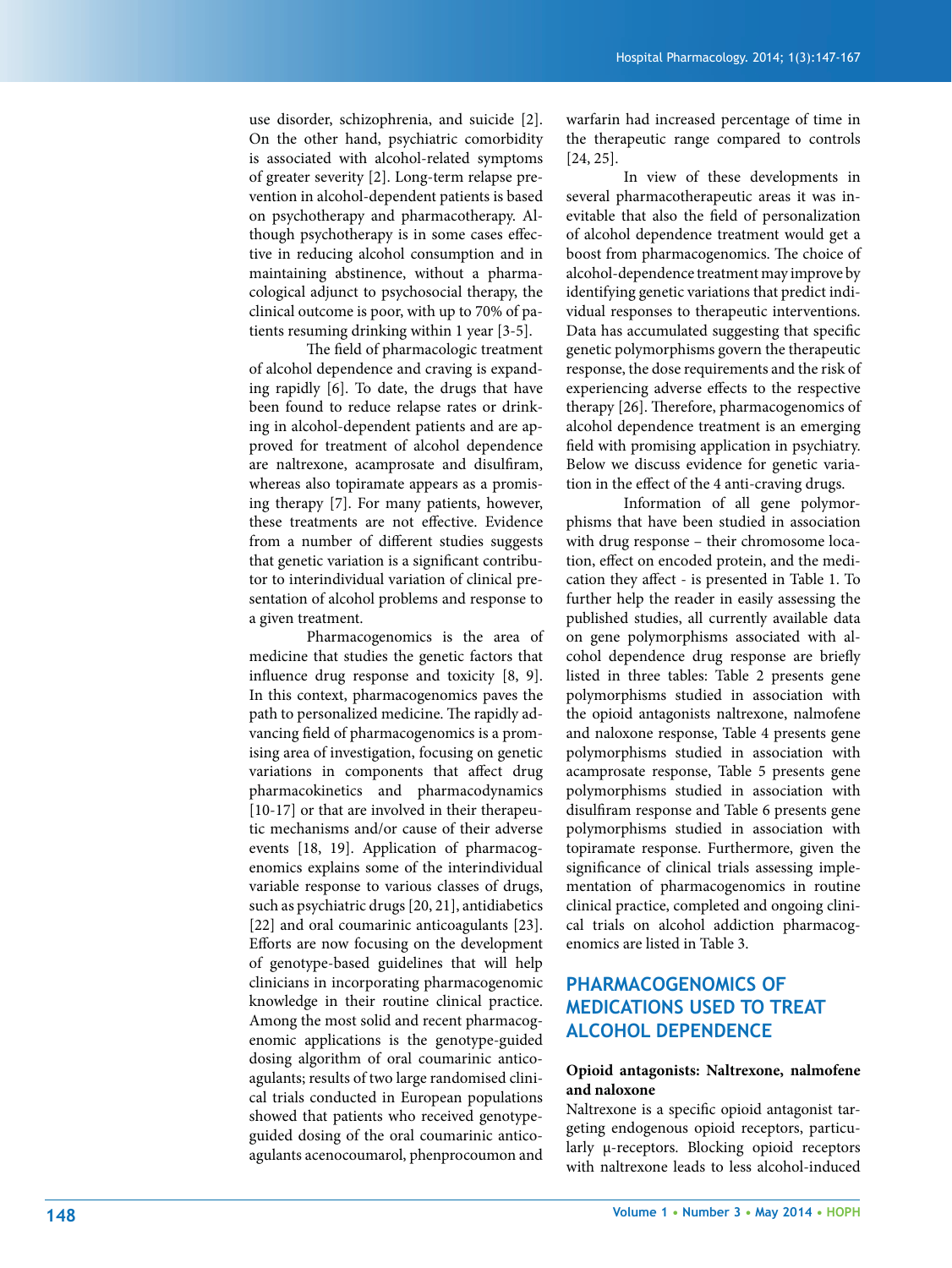| er opioid receptor antagonists with similar to |
|------------------------------------------------|
| naltrexone properties are naloxone and nale-   |
| fene, however, naltrexone is more commonly     |
| prescribed in alcohol addiction therapy. A     |
|                                                |
| والمتحدث والمتركز المرامر مارسا مراجع والروادي |

pleasure and, ultimately, less craving and relapse. μ-opioid receptors primarily bind β-endorphin and diffuse this binding via Gprotein signaling that alters neuronal firing and leads to neuroadaptive changes [27]. Oth-

missense polymorphism in μ-opioid receptor (*OPRM1*) gene, *118A>G* (*Asn40Asp*), leads to altered β-endorphin binding, function, and receptor levels. This substitution has been reported to increase binding of β-endorphin and increase functional activity *in vitro*. Carriers of *118G* (*40Asp*) allele have 3-fold higher affinity for β-endorphin binding compared to *118AA* (*40AsnAsn*) individuals (Table 1) [28]. **Table 1.** Summary of the genetic locus and gene polymorphisms that have been examined in association with response to alcohol dependence medications

**MAF:** Minor Allele Frequency **\*** as reported in dbSNP Short Genetic Variations database (www.ncbi.nlm.nih.gov/projects/SNP/snp\_ref.cgi?rs)

| Gene<br>(protein)                     | <b>Genomic</b><br>locus | SNP ID*                                                                                                                                                                       | <b>SNP</b> gene<br><b>location</b>                                             | Amino acid<br>substitu-<br>tion | <b>Effect on</b><br>encoded<br>product                                                         | MAF*      | <b>Drug</b><br>studied in<br>association<br>with |
|---------------------------------------|-------------------------|-------------------------------------------------------------------------------------------------------------------------------------------------------------------------------|--------------------------------------------------------------------------------|---------------------------------|------------------------------------------------------------------------------------------------|-----------|--------------------------------------------------|
| OPRM1                                 | 6q25.2                  | rs1799971A>G<br>(C.A118G)                                                                                                                                                     | Exon 1,<br>missense,<br>non syn-<br>onymous<br>amino<br>acid sub-<br>stitution | Asn40Asp                        | Increased<br>binding of<br><b>B-endorphin</b>                                                  | 0.19      | Naltrexone                                       |
| OPRK1                                 | 8q11.2                  | rs997917T>C<br>$(c.258-4707A>G,$<br>g.7312553T>C)                                                                                                                             | Intron 1                                                                       |                                 | Unknown                                                                                        | 0.429     | Naltrexone                                       |
| OPRD1                                 | $1p36.1 -$<br>p34.3     | rs4654327A>G<br>(c.*343G>A,<br>g.28277638G>A)                                                                                                                                 | 3' UTR                                                                         |                                 | Potential<br>effect on<br>transcrip-<br>tion levels                                            | 0.431     | Naltrexone                                       |
| SLC6A3<br>(DAT)                       | 5p15.3                  | rs28363170<br>(c.*987_*988ins<br>ACT GGA GCG<br>TGT ACT ACC CCA<br><b>GGA CGC ATG</b><br>CAG GGC CCC C)<br>3 to 11 repeats,<br>most common<br>alleles are 9 and<br>10 repeats | 3' UTR                                                                         |                                 | Regulation<br>of DAT gene<br>expression<br>potential<br>effect on<br>transcrip-<br>tion levels | <b>NA</b> | Naltrexone                                       |
| GABRA6                                | 5q34                    | rs3219151T>C<br>$(c.*135C>T, g.$<br>5940584C>T)                                                                                                                               | $3'$ UTR                                                                       |                                 | Potential<br>effect on<br>transcrip-<br>tion levels                                            | 0.544     | Acampro-<br>sate                                 |
| GABRB2                                | 5q34                    | rs2229944C>T<br>(c.1194C>T,<br>g.5532988G>A)                                                                                                                                  | Exon 10,<br>syn-<br>onymous<br>amino<br>acid sub-<br>stitution                 | Ala $436=$                      | Unknown                                                                                        | 0.109     | Acampro-<br>sate                                 |
| DRD <sub>2</sub><br>(actual<br>ANKK1) | 11q23.2                 | rs1800497 C>T<br>(c.2137G>A,<br>g.25397210G>A)                                                                                                                                | Exon 8,<br>missense,<br>non syn-<br>onymous<br>amino<br>acid sub-<br>stitution | Glu713Lys                       | Reduced<br>number of<br>DRD2 mol-<br>ecules and<br>receptor<br>binding                         | 0.296     | Acampro-<br>sate                                 |
| <b>DBH</b>                            | 9q34.2                  | rs1611115C>T<br>(c.-979T>C, g.<br>C1021T                                                                                                                                      | Promoter,<br>effect on<br>transcrip-<br>tion level                             |                                 | Reduced<br>transcrip-<br>tion                                                                  | 0.208     | Disulfiram                                       |
| <b>GRIK1</b>                          | 21q22.11                | rs2832407A>C<br>$(c.1251+1338A>C)$                                                                                                                                            | Intron 9,<br>unknown                                                           |                                 | Unknown                                                                                        | 0.448     | Topiramate                                       |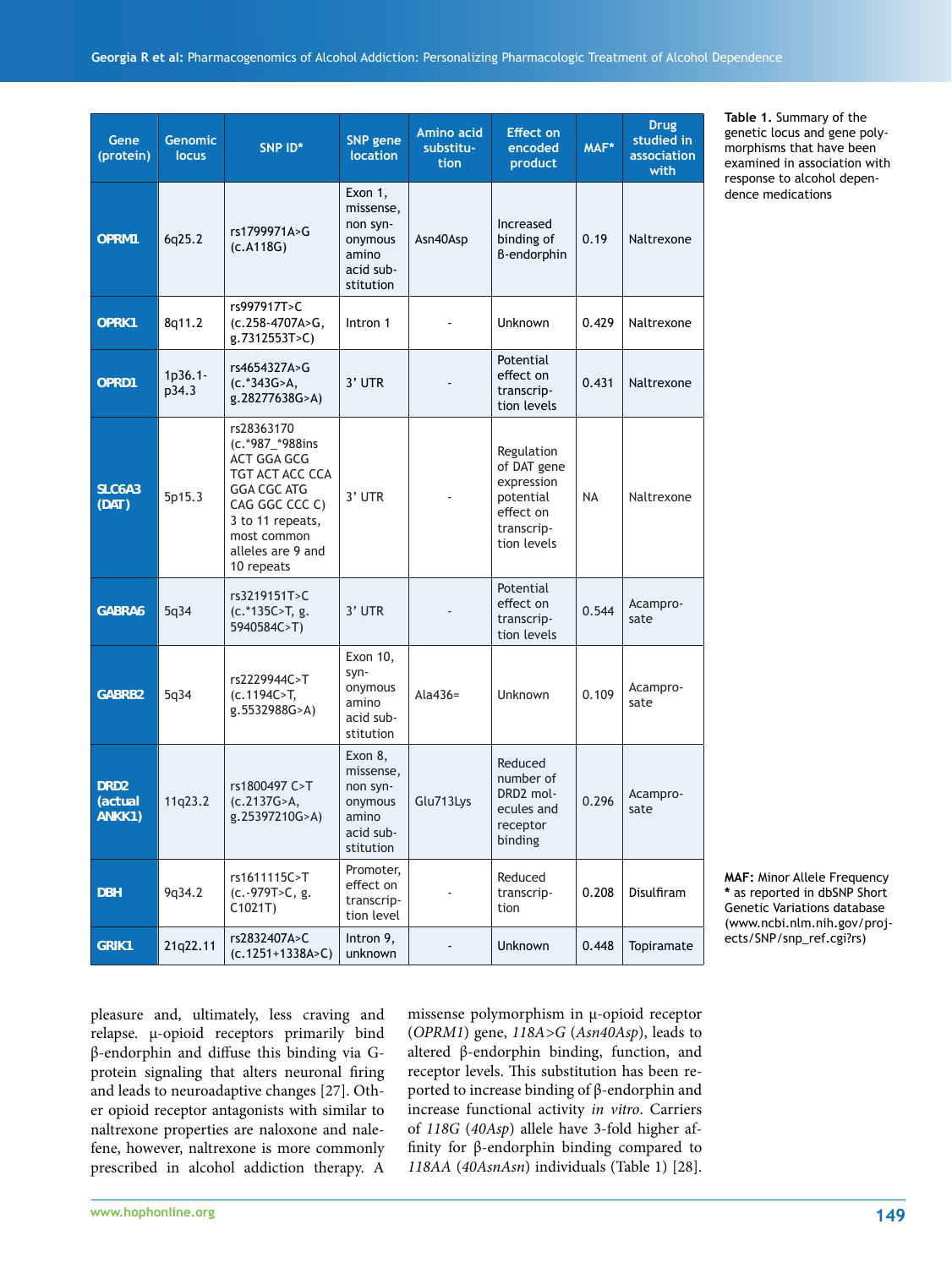Since naltrexone targets the μ-opioid receptor, *OPRM1 118A>G* gene polymorphism is an attractive candidate to assess the interindividual differential response to naltrexone [27]. Indeed, results of several studies suggest that *118G* carriers respond better to naltrexone treatment. For consistency, throughout the manuscript we refer to *OPRM1* polymorphism with nucleotide substitution nomenclature.

 Several studies have assessed the potential effect of *OPRM1A118G* polymorphism on altered endogenous response associated with response to alcohol pharmacotherapy (Table 2). Wand and colleagues have tested the hypothesis that *OPRM1 A118G* polymorphism influences the hypothalamic-pituitary-adrenal (HPA) axis activation induced by opioid receptor blockage; opioid receptor antagonists such as naloxone, nalmefene and naltrexone affect disinhibition of HPA axis leading to cortisol and adrenocorticotropin hormones release [29]. A total of 39 healthy men receiving five doses of naloxone were included in the study. The authors have found that carriers of 118G allele had greater cortisol response to receptor blockage and different increase (between 30-90 minutes) and decrease (after 90 minutes) rate of adrenocorticotropin [29]. Similar results were obtained by Hernandez-Avila and colleagues who also estimated cortisol and adrenocorticotropin response to intravenous naloxone or placebo [30]. In a total of 30 healthy participants, carriage of *118G* allele was associated with higher cortisol concentration both at baseline and after naloxone infusion, with greater peak cortisol response and greater area under the cortisol time curve [30]. The increased cortisol response to naloxone in *118G* carriers was also replicated in the study of Chong and colleagues in a total of 74 participants who received five doses of naloxone [31]. In the latter studies, no effect on plasma adrenocorticotropin was noticed. In a different study, Ray and colleagues found an association of *OPRM1 118G* allele with increase of allopregnanolole levels in 32 naltrexone treated heavy drinkers; allopregnanolole is a GABAergic neuroactive steroid that has been associated with naltrexone pharmacotherapy [32]. Naltrexone increased allopregnanolole in *OPRM1 118G* cariers but not in *118AA* homozygotes, whereas no effect on cortisol levels was present. Based on these results the authors proposed that the enhanced therapeutic response of *118G* carriers to naltrexone could be attributed in part to the ability of the drug to increase allopregnanolole levels at least in these individuals [32]. These results suggest that *OPRM1 A118G* polymorphism is associated with differential response to physiological processes that are mainly regulated via activation of opioid receptors.

A different approach was followed by Ray and colleagues who have tested the hypothesis that individuals who have a genetic predisposition to greater feelings of euphoria after consuming alcohol due to OPRM1 *A118G* polymorphism also present with more successful response to the medication that reduces feelings euphoria [33]. In 38 students with a moderate or heavier drinking pattern who intravenously received alcohol, feelings of euphoria were recorded. Carriers of *118G* allele reported greater feelings of intoxication, higher increases in alcohol-induced stimulation and higher increases in state happiness compared to *118AA* homozygotes [33]. Results were replicated by the same research team in 40 participants who underwent the same alcohol challenge [34].Similarly to their previous report, carriers of *118G* allele reported higher alcohol-induced euphoria compared to *118AA*  homozygotes [34].

 Studies that assess the potential association of *OPRM1 A118G* polymorphism with naltrexone response, analyze several drinking outcomes such as craving, relapse and abstinence, and recruit participants who are alcohol-dependent, treatment- or non-treatment seeking. First *in vivo* evidence on association of *OPRM1 A118G* polymorphism with naltrexone response was published in 2003. Oslin and colleagues have analyzed the association between *OPRM1 A118G* genotype and drinking outcomesin 71 alcohol-dependent individuals of European descent [35]. Additionally to naltrexone treated individuals (treated with naltrexone 50 or 100 mg for 12 weeks), a placebo treated group of 59 individuals was also included in the study. The authors have shown that, compared to *118AA* individuals, carriers of *118G* allele had a greater chance not to return to heavy drinking (OR=3.52) and also had significantly longer time to first relapse (OR=2.79) [35]. Ray and colleagues have tested the hypothesis that *OPRM1 A118G* polymorphism acts as modulator of naltrexone effects on alcohol sensitivity and have found that naltrexone reduced self-reported alcohol-induced euphoria in participants with at least one *118G*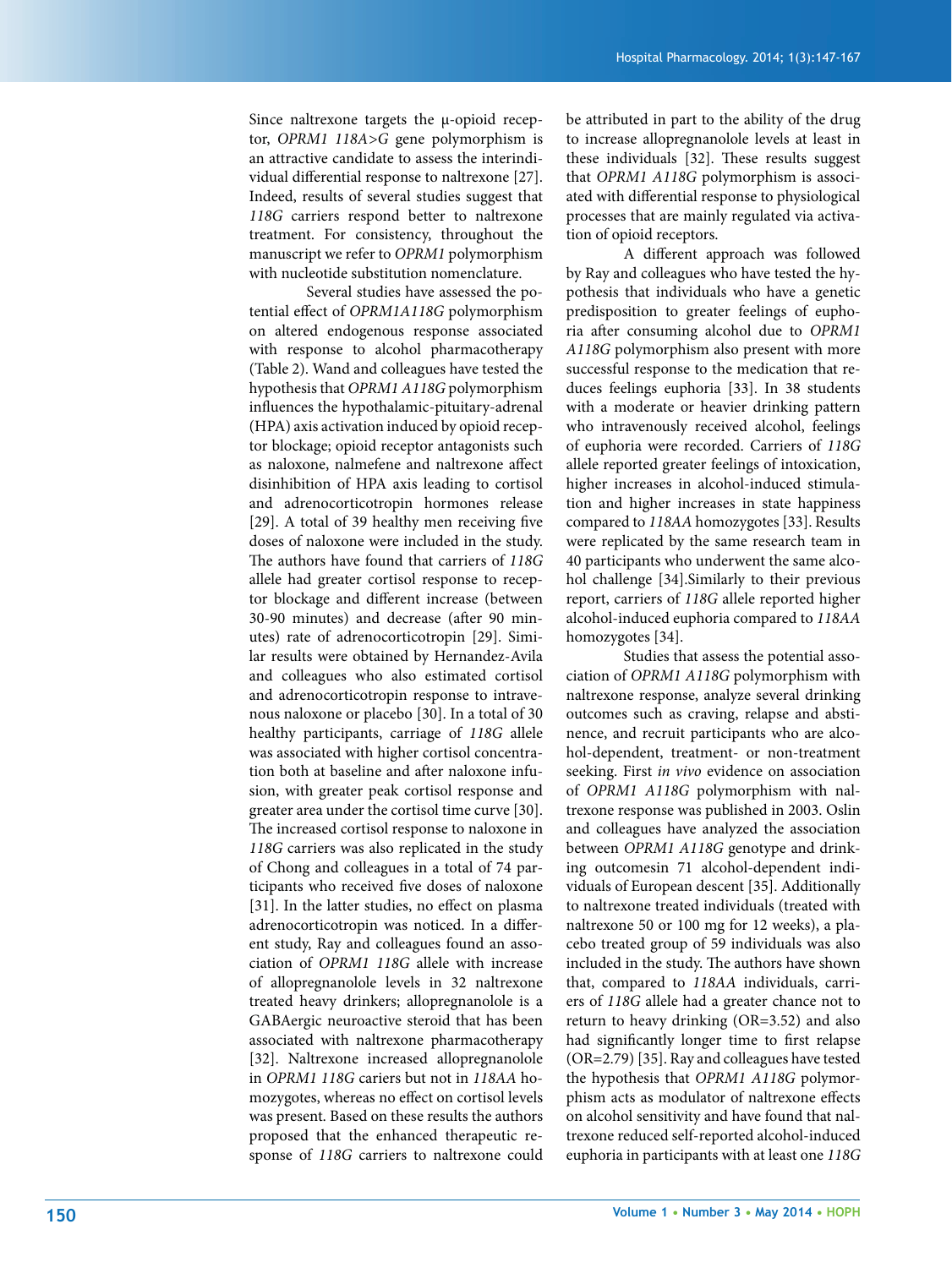allele [34]. Similarly, in the pharmacogenetic arm of the clinical trial NCT00006206, the researchers examined the role of *OPRM1 A118G* polymorphism as a predictor of naltrexone treatment response [36]. Among individuals initially recruited, 300 were randomized on naltrexone therapy. Alcohol dependent patients who were treated with naltrexone and had at least one *118G* allele showed an increasing trend in abstinent days over time and fewer heavy drinking days over time, while additionally they also had the best outcome [36].

During the last five years, there has been an increase in publications on the association of *OPRM1 A118G* polymorphism with naltrexone response, and the majority of the studies support the hypothesis that carriers of *118G* allele have enhanced response to naltrexone. In 2009, Ooteman and colleagues have tested the hypothesis that naltrexone primarily exerts its effects in patients characterized by genetic variation in opioidergic system whereas acamprosate primarily exerts its effects in patients characterized by variations in glutamatergic system [37]. A total of 52 naltrexone treated and 56 acamprosate treated alcohol dependent patientswere included in genetic analyses. The authors have found that naltrexone outperformed acamprosate in *OPRM1 118G* allele carriers, whereas acamprosate outperformed naltrexone in the *OPRM1 118AA* group [37]. These results support a role of *OPRM1 A118G* genotyping prior of therapy choice. Results on the association of genetic factors with acamprosate response are discussed in detail in *Acamprosate* section that follows. Oroszi and colleagues have also found an association of *118G* allele and good clinical response to naltrexone [38]. In 146 alcohol dependent patients the authors have used a haplotype-based procedure and have showed that higher percentage of naltrexone-treated patients carrying the haplotype consisted by *118G* allele had good clinical outcome compared to non-carriers [38]. It should be noted that the sole haplotype that was associated with naltrexone response was the one carrying the 118G allele. In a different prospective study in 63 alcohol-dependent Korean patients treated with naltrexone 25mg/day for first 3 days and 50mg/day for the remaining days ofa 12-week treatment, Kim and colleagues have found that patients with at least one *118G* allele took signifi cantly longer time to relapse than *118AA* homozygotes [39]. These results highlight that

the association of *OPRM1 A118G* polymorphism with naltrexone responseoutscales potential ethnic differences. In a following study in 40 social drinkers administered naltrexone 25mg for first day and 50mg for the rest 5 days of the 6-days follow-up, Setiawan and colleagues analyzed the association of *OPRM1*  A118G polymorphism with subjective effects of alcohol [40]. Carriers of *118G* allele reported experiencing decreased euphoria during naltrexone treatment after seeing and drinking alcohol [40]. Results of a double-blinded, randomized, placebo-controlled laboratory trial on naltrexone that included 35 non-treatment seeking Asian Americans heavy drinkers have also showed that *118G* carriers experience greater alcohol-induced sedation and subjective intoxication, and lower alcohol craving compared to *118AA* [41]. *OPRM1 118G* allele was also associated with increased percentage of non-hazardous drinking in a study that included 112 European problem drinkers treated with naltrexone 100mg/day for 12 weeks [42].

 Urge to drink has also been analyzed as an outcome of naltrexone response. McGeary and colleagues have analyzed the association of *OPRM1 A118G* polymoprhism with the urge to drink alcohol in a total of 90 individuals consisting a mixed of population of non treatment seeking alcohol dependent individuals and non alcohol dependent individuals; 42 of them were treated with naltrexone 50mg/ day for 3 weeks [43]. The authors have found that *OPRM1 118G* carriers showed greater urge to drink when receiving naltrexone compared with placebo. Urge to drink alcohol may become more salient when one is attempting to avoid drinking and may be a marker for the effort required to abstain from drinking. Since this urge may be more predictive of drinking among treatment seekers, the authors mention that their results cannot be generalized to alcohol dependent individuals in treatment [43]. Similar results were presented by Kranzler and colleages, who analyzed the association of *OPRM1 A118G* polymorphism with desire to drink in 81 problem drinkers who received naltrexone 50mg/day [44]. In this study, registered as NCT00369408 in ClinicalTrials.gov, carriers of *118G* allele showed a stronger evening drinking desire and were at greater risk of drinking more than *118AA* homozygotes, which was attenuated by naltrexone [44].

 It is widely recognized that, in all fields of medicine, pharmacogenomic applica-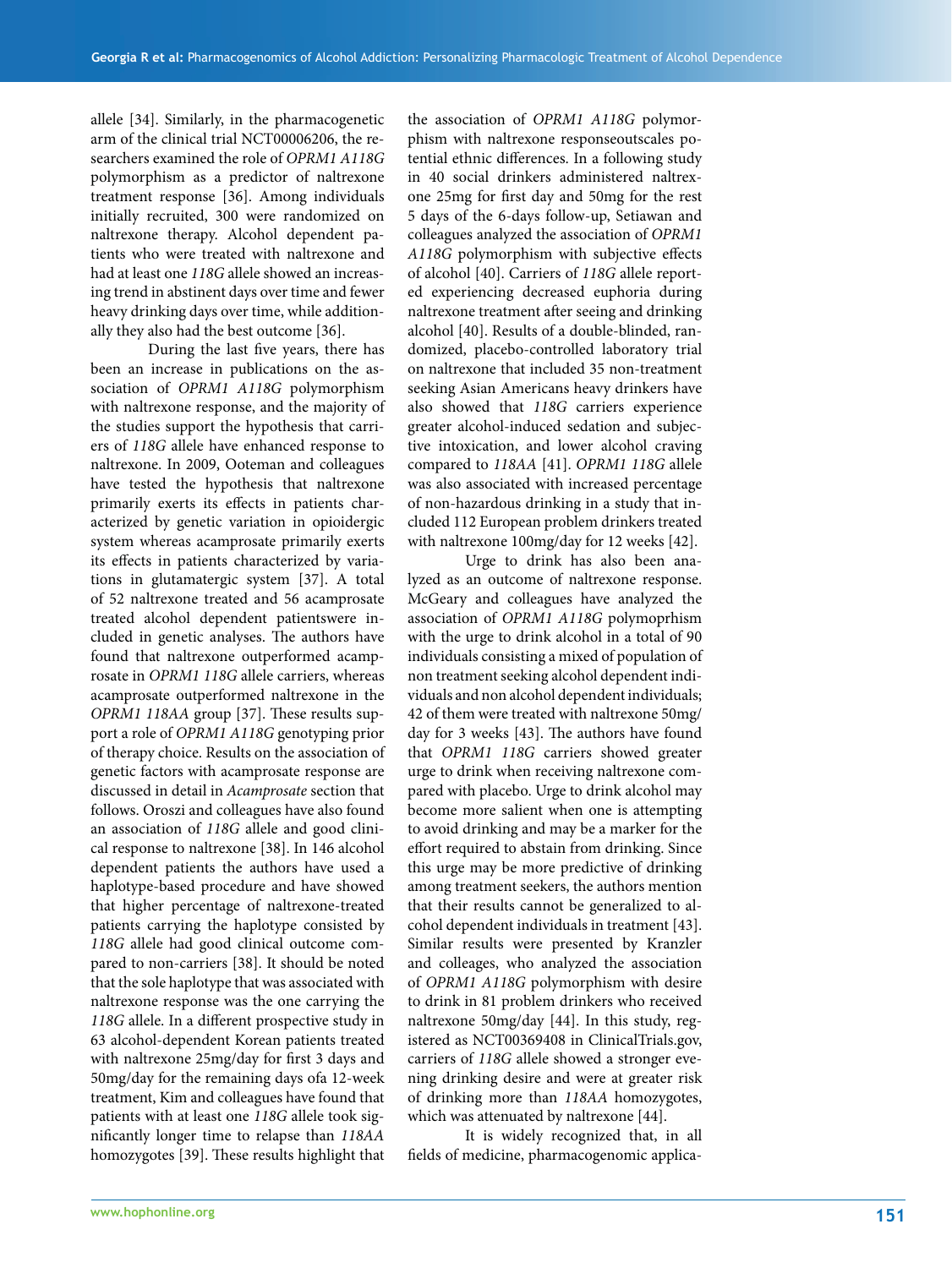tion has the greater possible impact on clinical practice when multiple gene analyses are carried out and that once a gene has been documented to be clearly associated with a drug response, then studies of other genes should include the previous genes in analyses [16, 45]. This approach has been applied by Ashenhurst and colleagues; in 40 heavy drinkers who underwent an intravenous alcohol challenge paradigm after receiving 50mg of naltrexone, the researchers analyzed the pharmacogenetic effect of delta and kappa opioid receptor gene polymorphisms on subjective responses to alcohol after controlling for *OPRM1 A118G* polymorphism [46]. The authors have found that *OPRK1 rs997917* and *OPRD1 rs4654327* gene polymorphisms were associated with response to alcohol and this effect remained significant after controlling for *OPRM1 A118G* polymorphism [46]. Anton and colleagues have analyzed both *OPRM1 A118G* and dopamine transporter (DAT) 9 and 10 VNTRs in 83 nontreatment seeking alcohol dependent individuals receiving either placebo or naltrexone 25mg for 2 days and 50mg for 5 days for a week  $[47]$ . The authors did not find a role of *OPRM1 A118G* polymorphism alone with response to naltrexone, but they report an epistasis between *OPRM1* and *DAT* genes. In non-carriers of *118G* allele, carriers of *DAT* 9 VNTR had more stimulation to alcohol or medication treatment and in these individuals naltrexone reduced the number of drinks consumed per day [47]. Schacht and colleagues have also reported a similar interaction of *OPRM1* and *DAT* genes [48]. In the study, a total of 74 non treatment seeking alcohol dependent individuals treated with naltrexone 50mg or placebo for 1 week were included. Results of fMRI alcohol cue reactivity task performed on day 6 showed that *OPRM1 A118G*  polymorphism did not have a main effect on medication, however, *118G* carriers who also carried *DAT* 10VNTR had less stimulation than 9 VNTR carriers [48]. More recently, in a cohort of 43 alcohol dependent individuals, the interaction of *OPRM1* with *DAT* was replicated [49]. *OPRM1 118G* carriers and *DAT* 10 VNTR homozygotes reported steeper increase in stimulation and positive mood across rising alcohol concentration [49]. The consistency in *OPRM1-DAT* interaction results suggests that opioidergic and dopaminergic systems interact and determine the reinforcing properties of alcohol.

The need to draw firm conclusions on the association of gene polymorphisms with response to a given pharmacotherapy has led to a type of studies called meta-analysis; a statistical procedure that integrates the results of several independent studies that were conducted analyzing the same outcome [50]. Currently, only one meta-analysis on the effect of *OPRM1 A118G* polymorphism on naltrexone response has been published [51]. Meta-analysis included a total of 6 studies that assessed the pharmacogenetic effect of *OPRM1 A118G* polymorphism on naltrexone response in alcohol-dependent patients. Overall the results support the evidence that naltrexone treated patients carrying *118G* allele have lower relapse rates than those who are *118AA* homozygous  $(OR=1.97)$ , but similar abstinence rates [51].

The abovementioned results on the association of *OPRM1 A118G* polymorphism with naltrexone response were not replicated in all studies. Gelernter and colleagues have assessed the association of *OPRM1 A118G* polymorphism with naltrexone response in 215 alcohol-dependent male subjects treated with naltrexone 50mg/day for 3 to 12 months [52]. The authors did not find an association of *OPRM1* polymorphisms with rate of and time to relapse [52]. Similarly, Mitchell and colleagues did not find a contribution of *OPRM1* gene polymorphism on naltrexone effect estimated by self reported ethanol consumption [53]. This study included a total of 25 subjects treated with naltrexone 50mg/day [53]. O'Malley and colleagues have also analyzed the association of *OPRM1 A118G* polymorphism with naltrexone response in 101 alcohol-dependent Alaskians treated for 16 weeks with placebo, naltrexone 50mg monotherapy or naltrexone 50mg and sertraline 100mg combined therapy [54]. *OPRM1* genotyping was successful for 92 participants, however, all further analyses were restricted in 75 participants who were *118AA* homozygous, of whom 52 were treated with naltrexone as monotherapy or combined therapy. When the effect of treatments were compared within this subgroup, the pattern of *OPRM1* polymorphism association was similar to the results in the total sample, suggesting that *OPRM1* polymorphism is not associated with enhanced response to naltrexone [54]. In 2008, Tidey and colleagues analyzed the association of *OPRM1 A118G*  polymorphism with drink data, urge levels and subjective effects on alcohol consumption in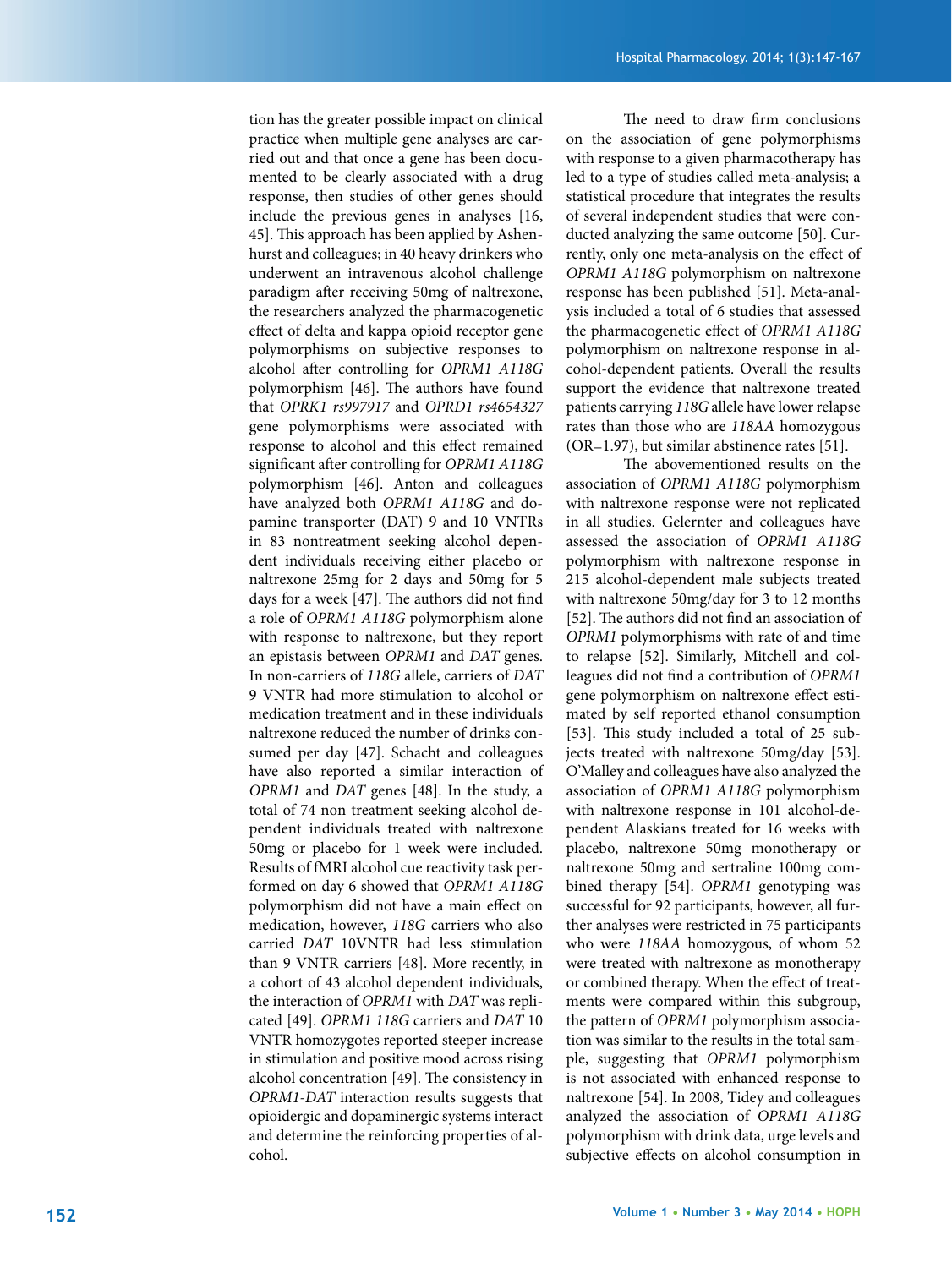180 heavy drinkers, 63% of whom were alcohol-dependent [55]. 88 individuals received naltrexone 50mg/day for 3 weeks. Naltrexone significantly decreased percent drinking days, however, *OPRM1 A118G* polymorphism was not a moderator of naltrexone response [55]. Similarly, Coller and colleagues examined prospectively in 100 alcohol dependent patients treated with naltrexone 50mg for 12 weeks the association of *OPRM1 A118G* polymorphism with several clinical outcomes of naltrexone treatment, such as time to first relapse and craving [56]. The authors found no evidence of association of *OPRM1 A118G* polymorphism and treatment success on any of the outcome

measures [56]. Similar results were reported by Arias and colleagues in a cohort of alcohol dependent patients treated with nalmefene, a specific and potent opioid receptor antagonist that has affinity for the three opioid receptor subtypes (OPRM1, OPRD1 and OPRK1) [57]. In a total of 166 nalmefene treated alcohol dependent patiemts, the authors found no association of genetic variants, including *OPRM1 A118G*, with moderated response to nalmefene [57]. The lack of association reported in the latter study could be attributed to the fact that even though nalmefene is structurally similar to naltrexone, it differs in binding affinity for opioid receptors.

| <b>Drug</b>     | Gene<br>polymorphisms | Subject<br>population                                                                                                                                               | Investigated<br>parameter                                                                           | <b>Primary outcome</b>                                                                                                                                                                                                            | Refer-<br>ence |
|-----------------|-----------------------|---------------------------------------------------------------------------------------------------------------------------------------------------------------------|-----------------------------------------------------------------------------------------------------|-----------------------------------------------------------------------------------------------------------------------------------------------------------------------------------------------------------------------------------|----------------|
| <b>Naloxone</b> | OPRM1 A118G           | 39 healthy<br>men treated<br>with five doses<br>of naloxone<br>(0, 50, 100,<br>$200$ and<br>400 µg/kg,<br>incremental<br>doses per 30<br>minutes)                   | Cortisol and<br>adrenocor-<br>ticotropin<br>release                                                 | Carriers of OPRM1 118G<br>allele had:<br>- greater cortisol response<br>- different increase<br>adrenocorticotropin rate<br>(between 30 - 90 minutes)<br>- different decrease adre-<br>nocorticotropin rate (after<br>90 minutes) | $[29]$         |
|                 |                       | 30 healthy<br>individuals<br>treated with<br>intravenous<br>naloxone 125<br>µg/kg                                                                                   | Cortisol and<br>adrenocor-<br>ticotropin<br>release                                                 | Carriers of OPRM1 118G<br>allele had:<br>- higher cortisol concentra-<br>tion (baseline and after<br>naloxone infusion)<br>- greater peak cortisol<br>response<br>- greater area under the<br>cortisol time curve                 | $[30]$         |
|                 |                       | 74 individu-<br>als receiving<br>five increas-<br>ing doses of<br>naloxone (0,<br>50, 100, 200<br>and $400 \mu g/$<br>kg, incremen-<br>tal doses per<br>30 minutes) | Cortisol and<br>adrenocor-<br>ticotropin<br>release                                                 | Carriers of OPRM1 118G<br>allele had:<br>- increased cortisol re-<br>sponse                                                                                                                                                       | $[31]$         |
|                 |                       | 32 non-treat-<br>ment seeking<br>hazardous<br>drinkers re-<br>ceiving 50mg<br>naltrexone                                                                            | Allopreg-<br>nanolole<br>and cortisol<br>levels                                                     | Carriers of OPRM1 118G<br>allele had:<br>- increased allopregnano-<br>lole levels                                                                                                                                                 | $[32]$         |
|                 |                       | 38 students<br>with moder-<br>ate or heavier<br>drinking pat-<br>tern intrave-<br>nously receiv-<br>ing alcohol                                                     | Alcohol<br>induced<br>sedation,<br>stimulation,<br>subjective<br>response,<br>mood altera-<br>tions | Carriers of OPRM1 118G<br>allele had:<br>-greater feelings of intoxi-<br>cation<br>- higher increases in alco-<br>hol induced stimulation<br>- higher increases in state<br>happiness                                             | $[33]$         |

**Table 2.** Human studies on the association of genetic polymorphisms with response to the opioid receptor antagonists naloxone and naltrexone.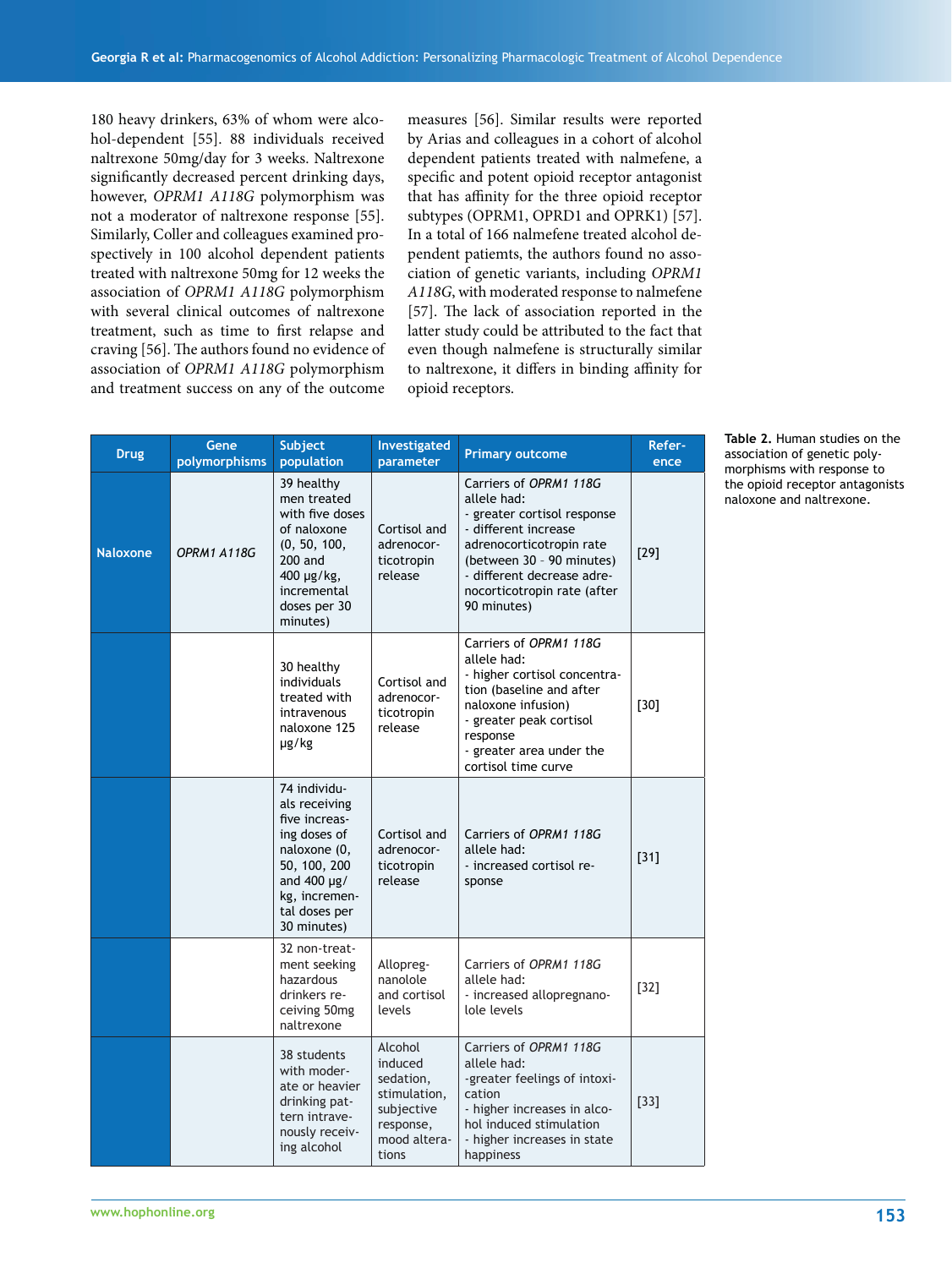| <b>Naltrexone</b> |                                                                                                                                         | 40 non-treat-<br>ment seeking<br>heavy drinkers<br>receiving<br>naltrexone<br>50 <sub>mg for</sub><br>three days and<br>intravenously<br>administered<br>alcohol           | Alcohol<br>sensitivity,<br>subjective<br>response<br>to alcohol,<br>craving                              | Carriers of OPRM1 118G<br>allele had:<br>- higher increases in alco-<br>hol induced euphoria<br>- reduced alcohol induced<br>euphoria when receiving<br>naltrexone | $[34]$ |
|-------------------|-----------------------------------------------------------------------------------------------------------------------------------------|----------------------------------------------------------------------------------------------------------------------------------------------------------------------------|----------------------------------------------------------------------------------------------------------|--------------------------------------------------------------------------------------------------------------------------------------------------------------------|--------|
|                   |                                                                                                                                         | 71 naltrexone<br>treated (50<br>or 100 mg/<br>day for 12<br>weeks) alcohol<br>dependent<br>individuals<br>59 placebo<br>treated indi-<br>viduals                           | Clinical<br>response to<br>naltrexone<br>(relapse,<br>abstinence)                                        | Carriers of OPRM1 118G<br>allele had:<br>- greater chance not to<br>return to heavy drinking<br>- longer time to first<br>relapse                                  | $[35]$ |
|                   |                                                                                                                                         | 300 alcohol<br>dependent<br>patients<br>treated with<br>naltrexone 50<br>or 100mg/day<br>for 16 weeks                                                                      | Clinical<br>response to<br>naltrexone<br>(abstinence,<br>heavy drink-<br>ing days,<br>adverse<br>events) | Carriers of OPRM1 118G<br>allele had:<br>- an increasing trend in<br>abstinent days<br>- fewer heavy drinking days<br>- the best clinical outcome                  | $[36]$ |
|                   | OPRM1 A118G,<br>DRD1 D2/D1,<br>DRD2 Tagl A2/<br>A1, GRIN2B<br>C2664T, GA-<br>BRA6T1519C,<br>GABRB2<br>C1421T, GA-<br><b>BRG2 G3145A</b> | - 56 acampro-<br>sate treated<br>and<br>- 52 naltrex-<br>one treated<br>- 30 placebo<br>treated alco-<br>hol dependent<br>patients                                         | Subjective<br>craving,<br>physiological<br>cue reactiv-<br>ity outcome<br>(heart rate)                   | In carriers of OPRM1 118G<br>allele:<br>- naltrexone outperformed<br>acamprosate                                                                                   | $[37]$ |
|                   | OPRM1 A118G                                                                                                                             | 146 alcohol<br>dependent<br>patients<br>treated with<br>naltrexone<br>100mg/day for<br>16 weeks                                                                            | Clinical<br>response to<br>naltrexone<br>(abstinence,<br>heavy drink-<br>ing days,<br>adverse<br>events) | Carriers of OPRM1 118G<br>allele had:<br>- good clinical outcome                                                                                                   | $[38]$ |
|                   |                                                                                                                                         | 63 alcohol<br>dependent pa-<br>tients treated<br>with naltrex-<br>one 25mg/day<br>for first 3 days<br>and 50mg/day<br>for remaining<br>days of a 12<br>week treat-<br>ment | Clinical<br>response to<br>naltrexone<br>(abstinence<br>rate, relapse<br>rate, time<br>to relapse)       | Carriers of OPRM1 118G<br>allele had:<br>- longer time to relapse                                                                                                  | $[39]$ |
|                   |                                                                                                                                         | 40 social<br>drinkers<br>treated with<br>naltrexone<br>25mg/day for<br>first day and<br>50mg/day for<br>remaining 5<br>days                                                | Subjective<br>effects of<br>alcohol                                                                      | Carriers of OPRM1 118G<br>allele had:<br>- decreased euphoria dur-<br>ing naltrexone treatment<br>after seeing and drinking<br>alcohol                             | $[40]$ |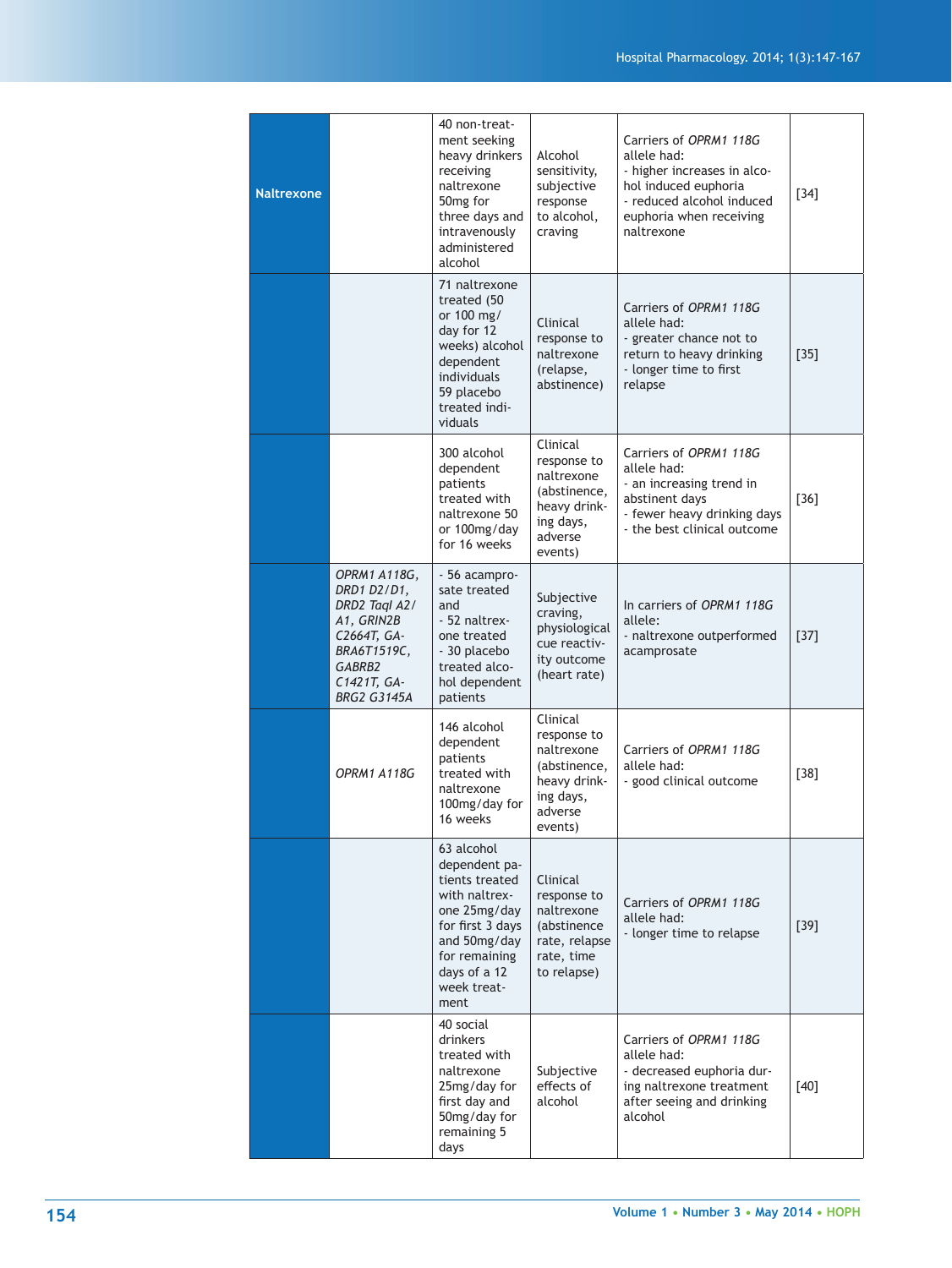|                                                                                                                              | 35 non treat-<br>ment seeking<br>heavy drinkers<br>treated with<br>naltrexone<br>25mg for 2<br>days and 50mg<br>for 2 days)                                                                                                                                  | Clinical<br>response to<br>naltrexone<br>(intoxica-<br>tion, crav-<br>ing)                                 | Carriers of OPRM1 118G<br>allele had:<br>- greater alcohol induced<br>sedation and intoxication<br>- lower craving for alcohol                                                 | $[41]$ |
|------------------------------------------------------------------------------------------------------------------------------|--------------------------------------------------------------------------------------------------------------------------------------------------------------------------------------------------------------------------------------------------------------|------------------------------------------------------------------------------------------------------------|--------------------------------------------------------------------------------------------------------------------------------------------------------------------------------|--------|
|                                                                                                                              | 112 prob-<br>lem drinkers<br>treated with<br>naltrexone<br>100mg/day for<br>12 weeks                                                                                                                                                                         | Clinical<br>response to<br>naltrexone<br>(non hazard-<br>ous drinking)                                     | Carriers of OPRM1 118G<br>allele had:<br>- increased percentage of<br>non-hazardous drinking                                                                                   | $[42]$ |
|                                                                                                                              | 90 individu-<br>als (mixed<br>population of<br>non treatment<br>seeking alco-<br>hol dependent<br>individuals<br>and non alco-<br>hol dependent<br>individuals),<br>42 of them<br>treated with<br>naltrexone<br>50mg/day for<br>3 weeks and<br>48 on placebo | Urge to<br>drink                                                                                           | Carriers of OPRM1 118G<br>allele had:<br>- increased urge to drink<br>when receiving naltrexone<br>compared to placebo                                                         | [43]   |
|                                                                                                                              | 81 problem<br>drinkers<br>receiving<br>naltrexone<br>50mg/day for<br>2 weeks                                                                                                                                                                                 | Drinking<br>attenuation<br>by naltrex-<br>one (desire<br>to drink,<br>subsequent<br>drinking)              | Carriers of OPRM1 118G<br>allele had:<br>- stronger evening desire<br>to drink<br>- greater risk of drinking<br>more                                                           | $[44]$ |
| OPRM1<br>A118G, OPRK1<br>rs997917 &<br>rs6985606,<br>OPRD1<br>rs4654327,<br>rs2236856,<br>rs499062,<br>rs678849&<br>rs508448 | 40 heavy<br>drinkers re-<br>ceiving 50mg<br>naltrexone<br>for 3 days and<br>undergoing<br>intravenous<br>alcohol chal-<br>lenge                                                                                                                              | Subjective<br>response<br>to alcohol,<br>craving                                                           | OPRK1 rs997919 and OPRD1<br>rs4654327 polymorphisms<br>were associated with<br>response to alcohol after<br>controlling for OPRM1<br>A118G polymorphism                        | [46]   |
| OPRM1 A118G.<br>DAT 9 VNTR                                                                                                   | 83 non treat-<br>ment seeking<br>alcohol depen-<br>dent individu-<br>als receiving<br>placebo or<br>naltrexone<br>25mg/day for<br>2 days and<br>50mg/day for<br>5 days                                                                                       | Response to<br>naltrexone<br>(number<br>of drinks,<br>heavy drink-<br>ing days,<br>alcohol<br>stimulation) | Non carriers of OPRM1<br>118G allele and carriers of<br>DAT 9 VNTR had:<br>- more stimulation to<br>alcohol<br>- reduced number of drinks<br>when on naltrexone treat-<br>ment | $[47]$ |
|                                                                                                                              | 74 non treat-<br>ment seeking<br>alcohol depen-<br>dent individu-<br>als receiving<br>placebo or<br>naltrexone<br>50mg/day for<br>1 week                                                                                                                     | Alcohol cue<br>elicited rain<br>activation                                                                 | Carriers of OPRM1 118G al-<br>lele and carriers of DAT 10<br><b>VNTR had:</b><br>- less stimulation to alcohol                                                                 | $[48]$ |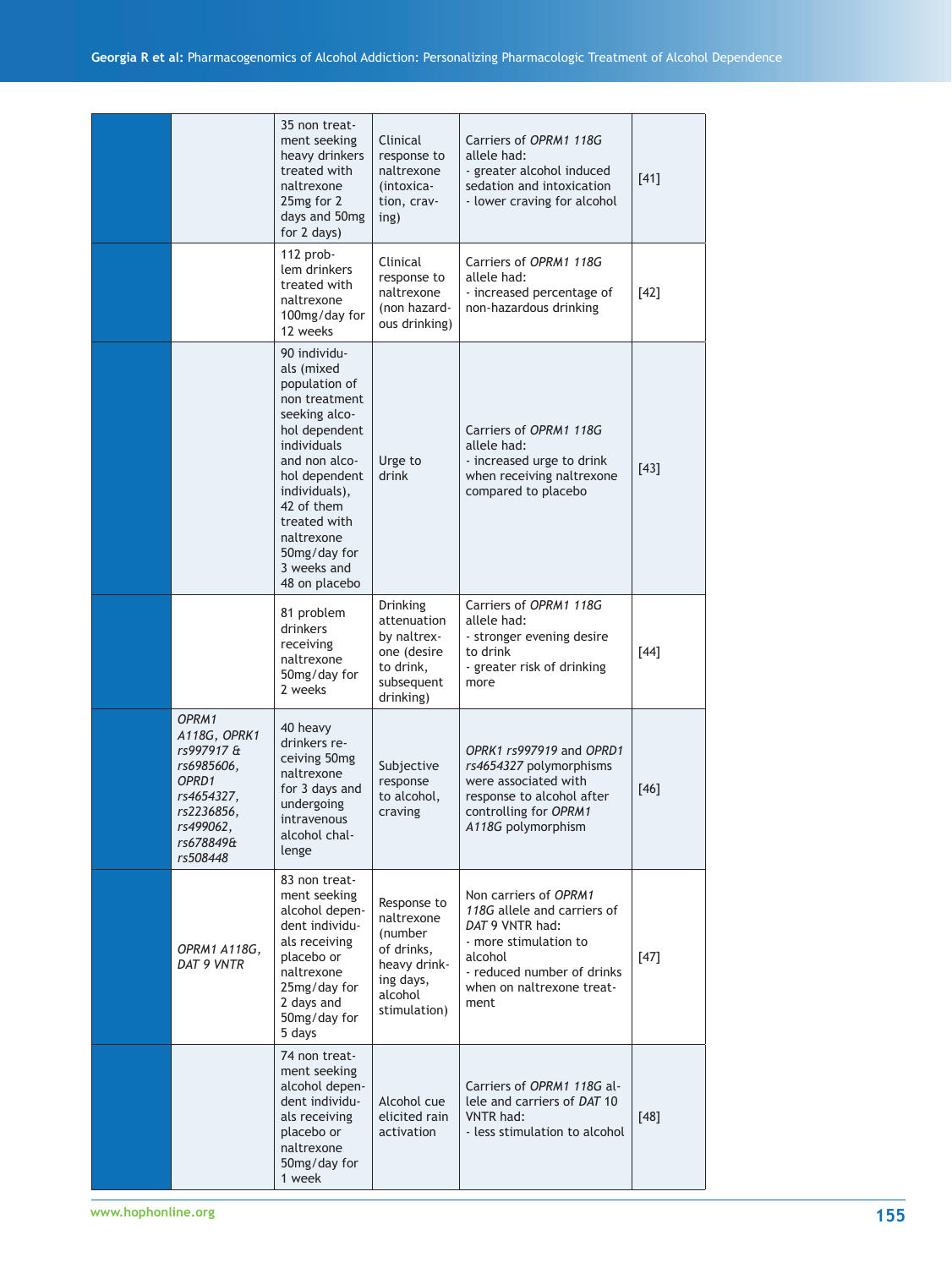|                  |                                | 43 non treat-<br>ment seeking<br>alcohol<br>dependent<br>individuals                                                                                                                                          | Subjective<br>response to<br>alcohol                                                                                         | Carriers of OPRM1 118G al-<br>lele and carriers of DAT 10<br>VNTR had:<br>- steeper increase in stimu-<br>lation to alcohol<br>- steeper increase in posi-<br>tive mood | $[49]$ |
|------------------|--------------------------------|---------------------------------------------------------------------------------------------------------------------------------------------------------------------------------------------------------------|------------------------------------------------------------------------------------------------------------------------------|-------------------------------------------------------------------------------------------------------------------------------------------------------------------------|--------|
|                  | OPRM1 A118G<br>(Meta analysis) | 6 studies: 453<br>naltrexone<br>treated alco-<br>hol dependent<br>patients                                                                                                                                    | Response to<br>naltrexone<br>(relapse)<br>rate, ab-<br>stienence<br>rate                                                     | Carriers of OPRM1 118G<br>allele had:<br>- lower relapse rate                                                                                                           | $[51]$ |
|                  | OPRM1 A118G                    | 215 alcohol<br>dependent<br>male patients<br>treated with<br>naltrexone<br>50mg/day for<br>3 to 12 months                                                                                                     | Naltrexone<br>response<br>(relapse<br>rate, time<br>to relapse,<br>drinks per<br>drinking<br>day)                            | No association of OPRM1<br>118G polymorphism with<br>investigated parameter                                                                                             | $[52]$ |
|                  |                                | 25 alcohol<br>dependent pa-<br>tients treated<br>with naltrex-<br>one 50mg/day                                                                                                                                | Self report-<br>ed ethanol<br>consumption                                                                                    | No association of OPRM1<br>118G polymorphism with<br>investigated parameter                                                                                             | $[53]$ |
|                  |                                | 101 alcohol<br>dependent<br>patients<br>treated with<br>naltrexone<br>monotherapy<br>50mg/day or<br>naltrexone<br>and 50mg/day<br>and sertraline<br>100mg com-<br>bined therapy<br>or placebo for<br>16 weeks | Naltrexone<br>response<br>(drinking<br>behavior,<br>craving)                                                                 | No association of OPRM1<br>118G polymorphism with<br>investigated parameter,<br>analyses were restricted in<br>OPRM1 118AA individuals                                  | $[54]$ |
|                  |                                | 180 heavy<br>drinkers (63%<br>alcohol de-<br>pendent), 88<br>treated with<br>naltrexone<br>50mg/day for<br>3 weeks                                                                                            | Naltrexone<br>response<br>(urge for al-<br>cohol, time<br>between<br>drinks, alco-<br>hol effects)                           | No association of OPRM1<br>118G polymorphism with<br>investigated parameter                                                                                             | $[55]$ |
|                  |                                | 100 alcohol<br>dependent pa-<br>tients treated<br>with naltrex-<br>one 50mg/day<br>for 12 weeks                                                                                                               | Naltrexone<br>response<br>(relapse<br>rate, time<br>to relapse,<br>craving,<br>adverse<br>events,<br>treatment<br>retention) | No association of OPRM1<br>A118G polymorphism with<br>investigated parameter                                                                                            | $[56]$ |
| <b>Nalmefene</b> | OPRM1 A118G                    | 166 alcohol<br>dependent<br>patients with<br>nalmefene 28<br>weeks20 or 40<br>mg/day for                                                                                                                      | Nalmefene<br>efficacy and<br>safety                                                                                          | No association of OPRM1<br>A118G polymorphism with<br>investigated parameter                                                                                            | $[57]$ |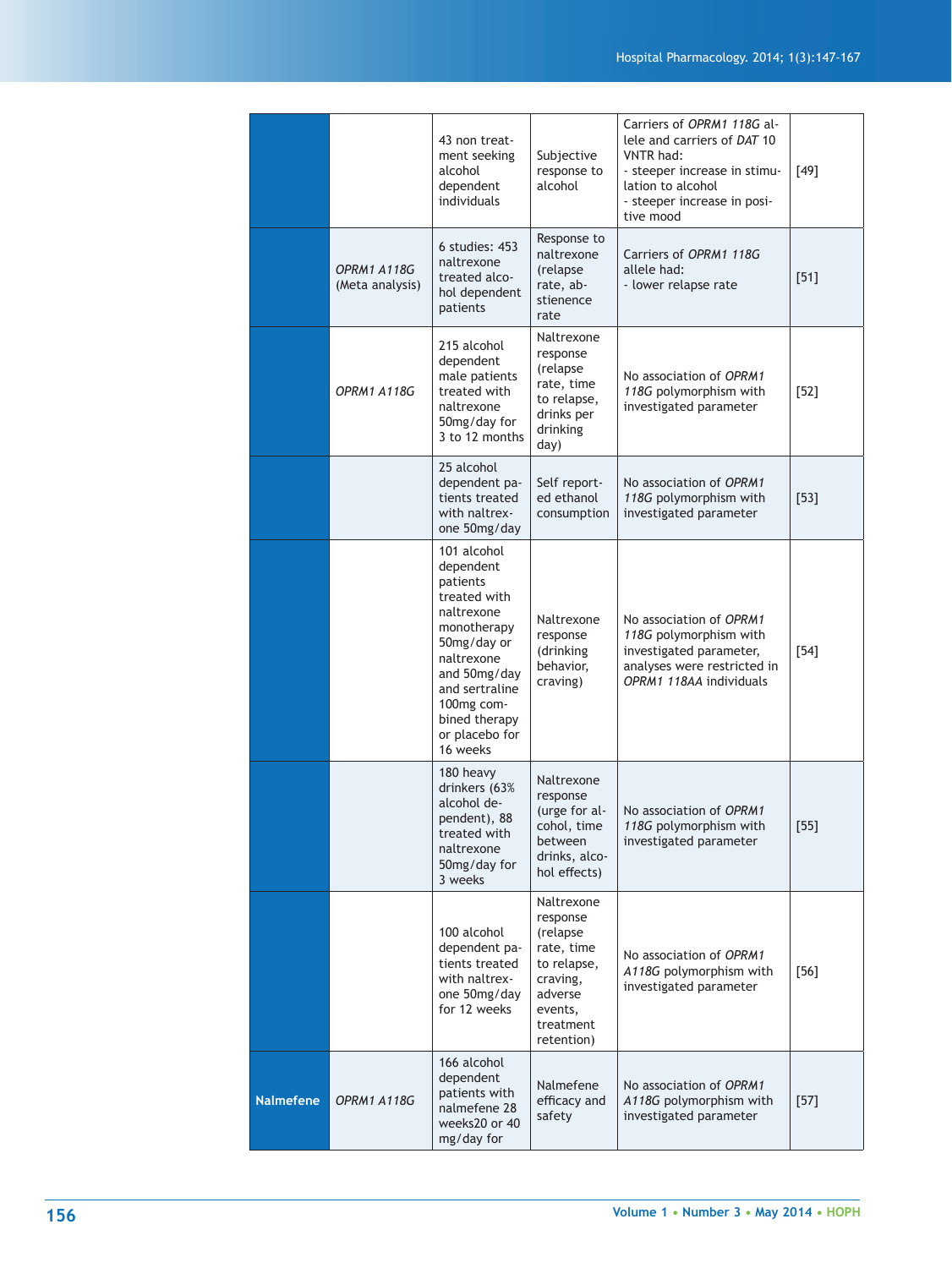The association of *OPRM1* gene polymorphisms with naltrexone response is the subject of several clinical trials (Table 3). Clinical trial NCT00920829 assesses the effect of *OPRM1 A118G* gene polymorphism on treatment response to naltrexone in treatmentseeking alcohol dependent patients treated with 25 or 50 mg naltrexone. Response will be measured by the percent of heavy drinking days and days of abstinence. Additional primary outcome is the potential difference in the naltrexone dampening of the alcohol cue-induced brain activation dependent on *OPRM1* genotype. Medication compliance and side effects based on *OPRM1* genotype will also be assessed.In clinical trial NCT02026011 the pharmacogenomic effects of *OPRM1 A118G* genepolymorphism on biobehavioral and neural markers of response to naltrexone (50mg/ day) in individuals of East Asian descent is assessed. Clinical trials NCT01738867 and NCT00817089 have been completed but results have not been annotated yet. In clinical trial NCT01738867 at least 48 healthy subjects with a history of social drinking would be recruited and genetically be stratified to result in equal numbers of *A118G'AA'* homozygotes and *A118G'G'* carriers for a 5 days treatment with placebo, naltrexone or GSK1521498, a novel opioid antagonist being investigated as a candidate treatment for behavioral and substance addictions. In naltrexone treatment arm, individuals would receive 25mg for the first two days and 50mg for the rest 3 days. Outcomes include functional brain response to alcohol, plasma cortisol and subjective response to an ethanol challenge. In clinical trial NCT00817089, males of European or Asian decent following two inpatient alcohol challenge sessions along with 12 weeks of outpatient treatment using random assignment to either naltrexone (100mg/day) or placebo, were recruited. The relationship between *OPRM1 A118G* polymorphism and the subjective/objective measures to alcohol among alcohol dependent patients treated with naltrexone was

| <b>Examined</b><br>drug | Gene<br>polymorphisms | <b>Clinical trial</b><br><b>Assession</b><br>number | <b>Status</b> | <b>Population</b>                                                        | <b>Clinical trial</b><br>examined<br><b>Outcome</b>                                                                                                                                                    | <b>Published</b><br>results                                                                                                                                                                             |
|-------------------------|-----------------------|-----------------------------------------------------|---------------|--------------------------------------------------------------------------|--------------------------------------------------------------------------------------------------------------------------------------------------------------------------------------------------------|---------------------------------------------------------------------------------------------------------------------------------------------------------------------------------------------------------|
| <b>Naltrexone</b>       | OPRM1 A118G           | NCT00006206                                         | Completed     | 300 alcohol<br>dependent<br>patients<br>randomized<br>on naltrex-<br>one | Percent days<br>abstinent, time<br>to relapse to<br>heavy drink-<br>ing, measures<br>of drinking<br>outcomes<br>and adverse<br>exoesirences,<br>psychological<br>assessments<br>and quality of<br>life | Carriers<br>of OPRM1<br>118G<br>allele<br>showed an<br>increasing<br>trend in<br>abstinent<br>days over<br>time, few-<br>er heavy<br>drinking<br>days over<br>time and<br>the best<br>outcome<br>$[36]$ |
|                         |                       | NCT00369408                                         | Completed     | 81 problem<br>drinkers on<br>naltrexone<br>50mg/day                      | <b>Drinking</b><br>days, heavy<br>drinking days,<br>alcohol-related<br>problems and<br>biological mea-<br>sures of alcohol<br>consumption                                                              | Carriers<br>of OPRM1<br>118G<br>allele<br>showed a<br>stronger<br>evening<br>drinking<br>desire and<br>were at<br>greater<br>risk of<br>drinking<br>more than<br>118AA ho-<br>mozygotes<br>[44]         |

**Table 3.** Clinical trials assessing the pharmacogenomics of alcohol dependence drugs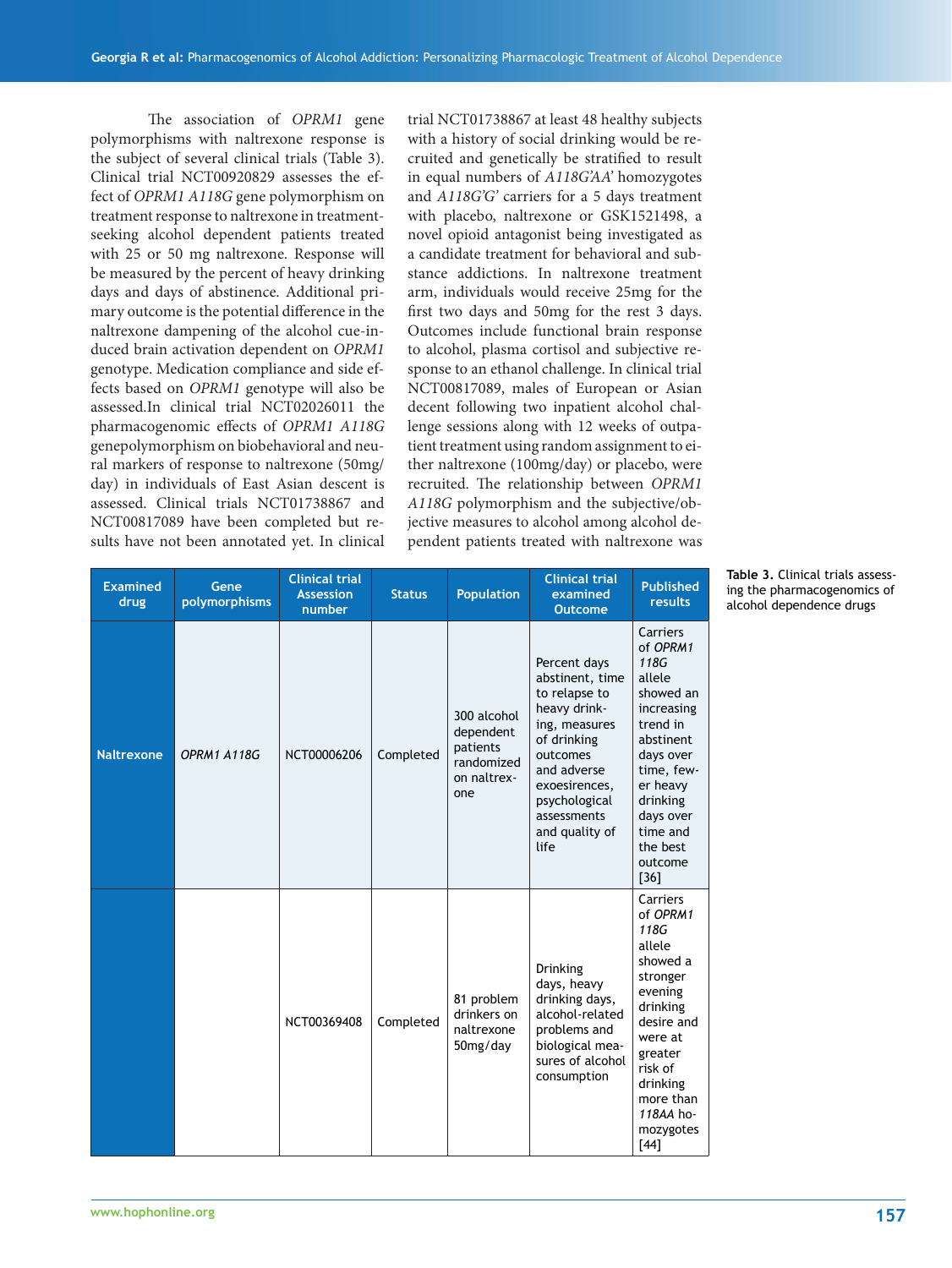|                   |                                       | NCT00920829 | Recruiting     | Treatment<br>seeking<br>alcoholic<br>patients<br>treated<br>with 25 or<br>50mg nal-<br>trexone                                                                                                                                        | Percent heavy<br>drinking days,<br>adverse ef-<br>fects, drinks<br>per drink-<br>ing day and<br>percent days<br>abstinent                                                                                                                                                  | N.A. |
|-------------------|---------------------------------------|-------------|----------------|---------------------------------------------------------------------------------------------------------------------------------------------------------------------------------------------------------------------------------------|----------------------------------------------------------------------------------------------------------------------------------------------------------------------------------------------------------------------------------------------------------------------------|------|
|                   |                                       | NCT02026011 | Recruiting     | Individu-<br>als of East<br>Asian<br>descent<br>treated<br>with<br>naltrexone<br>50mg/day                                                                                                                                             | Subjective<br>effects of<br>alcohol, neural<br>response to<br>alcohol cues,<br>time to first<br>drink and total<br>number of<br>drinks                                                                                                                                     | N.A. |
|                   |                                       | NCT01738867 | Completed      | A total of<br>at least<br>48 healthy<br>subjects<br>with a<br>history<br>of social<br>drinking<br>treated<br>with nal-<br>trexone 25<br>mg orally<br>once daily<br>for the first<br>two days<br>and 50 mg<br>once daily<br>for 3 days | Brain activa-<br>tion within<br>the reward<br>circuitry in<br>response to<br>consumption<br>of food and<br>alcohol cues,<br>adverse events,<br>safety and<br>tolerability,<br>plasma cortisol<br>concentrations,<br>subjective<br>responses to<br>i.v. doses of<br>ethanol | N.A. |
|                   |                                       | NCT00817089 | Completed      | Alcohol<br>dependent<br>males of<br>European<br>or Asian<br>decent<br>treated<br>with<br>naltrexone<br>50mg/<br>day for 12<br>weeks                                                                                                   | <b>Differences</b><br>between the<br>peak cortisol<br>response and<br>subjective<br>response,<br>improvement<br>in quality of<br>life, biologi-<br>cal markers of<br>heavy drinking                                                                                        | N.A. |
| Acamprosate       | GRIN1, GRIN2A,<br>GRIN2B,<br>mGluR5   | NCT00662571 | Completed      |                                                                                                                                                                                                                                       |                                                                                                                                                                                                                                                                            | N.A. |
| <b>Topiramate</b> | Candidate<br>genes are not<br>defined | NCT00884884 | <b>Unknown</b> | 216 non-<br>treatment<br>seeking,<br>alcohol<br>dependent<br>individu-<br>als treated<br>with<br>topiramate<br>100mg/day<br>or 200mg/<br>day alone<br>or in combi-<br>nation with<br>aripiprazole<br>7.5mg/day<br>or 115mg/<br>day    | Drinking and<br>safety, clinical<br>and behavioral<br>effects                                                                                                                                                                                                              | N.A. |

**N.A.:** Non Applicable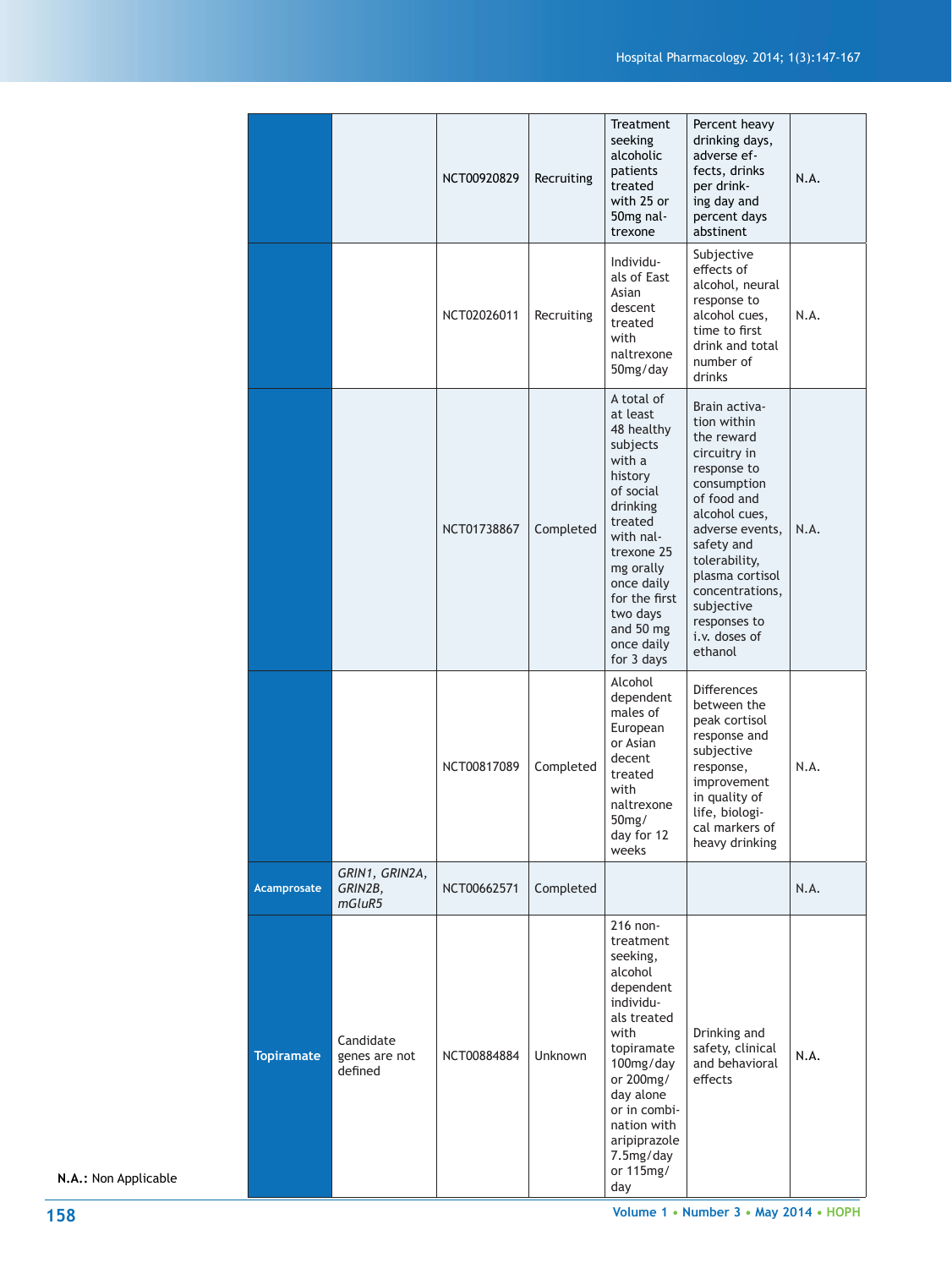#### tested.

*OPRM1 A118G* polymorphism is associated with naltrexone response with a high degree of reproducibility and has emerged as a useful genetic marker in personalizing naltrexone treatment. Results from prospective, randomized clinical trials on the association of *OPRM1 A118G* polymorphism with naltrexone response will enable the clinical application of naltrexone pharmacogenomics in routine clinical practice.

#### **Acamprosate**

Acamprosate has been approved to maintain abstinence in alcohol dependent individuals who have quit drinking. Acamprosate does not prevent the withdrawal symptoms people may experience when they stop drinking alcohol, but reduces craving for alcohol and relapse after quitting drinking. The exact mechanism of action of acamprosate is still unknown, however, it has been suggested that it interferes with the glutamate system, leading to neurotransmitter balance restoration that is disturbed after chronic alcohol abuse [58]. Overall, the adoption of acamprosate in alcohol addiction

treatment is limited [59]. This might be the major factor that even though only one third of individuals receiving acamprosate remain alcohol abstinent for more than six months, data on acamprosate pharmacogenomics are scarce.

The potential association of genetic variations with acamprosate response has been assessed only in one study (Table 4); Ooteman and colleagues have tested the differential effects on acamprosate and naltrexone on reductions in cue-induced craving and physiological cue reactivity for different polymorphisms on the opioid, dopamine, glutamate and γ-aminobutyric acid (GABA) receptors [37]. The authors have found that acamprosate efficacy was enhanced in *GABRA6 1519C* allele carriers and that in *GABRB2 1412TT* homozygous individuals acamprosate outperformed naltrexone with respect to physiological cue reactivity (heart rate), and in *DRD2 A1A1* homozygous acamprosate outperformed naltrexone with respect to craving as measured with a visual analogue scale [37]. The minor allele frequency of the described gene polymorphisms and their effect on protein are presented in Table 1.

| <b>Drug</b> | Gene<br>polymorphisms                                                                                                        | <b>Subject</b><br>population                                                                                                | Investigated<br>parameter                                                              | <b>Primary outcome</b>                                                                                                                                                                                                                                                                                                                                                         | <b>Reference</b> |
|-------------|------------------------------------------------------------------------------------------------------------------------------|-----------------------------------------------------------------------------------------------------------------------------|----------------------------------------------------------------------------------------|--------------------------------------------------------------------------------------------------------------------------------------------------------------------------------------------------------------------------------------------------------------------------------------------------------------------------------------------------------------------------------|------------------|
| Acamprosate | OPRM1 A118G,<br>DRD1 D2/D1,<br>DRD2 Tagl A2/A1,<br><b>GRIN2B C2664T,</b><br>GABRA6T1519C,<br>GABRB2 C1421T,<br>GABRG2 G3145A | - 56 acamprosate<br>treated and<br>- 52 naltrexone<br>treated<br>- 30 placebo<br>treated alco-<br>hol dependent<br>patients | Subjective<br>craving,<br>physiological<br>cue reactiv-<br>ity outcome<br>(heart rate) | - Acamprosate<br>efficacy was en-<br>hanced in GABRA6<br>1519C allele<br>carriers<br>- In GABRB2<br>1412TT individu-<br>als acamprosate<br>outperformed nal-<br>trexone (param-<br>eter measured:<br>physiological cue<br>reactivity - heart<br>rate)<br>$-$ In DRD2 A1A1<br>individuals,<br>acamprosate<br>outperformed nal-<br>trexone (param-<br>eter measured:<br>craving) | $[37]$           |

 Currently, one clinical trial assessing the effect of genetic variations on acamprosate response is registered on the ClinicalTrials. gov website (listed in Table 3). Clinical trial NCT00662571, assessing the effect of polymorphisms in *GRIN1*, *GRIN2A* and *GRIN2B* genes coding for N-methyl-D-aspartate receptor (NMDA) and type 5 metabotropic glutamate receptor (mGluR5) on acamprosate response has been completed; however, the results have not been published yet.

 Pharmacogenomics may have the potential to guide therapy of acamprosate, by increasing drug therapeutic success and days of abstinence. However, data is still lacking. Therefore, more studies should be conducted

the association of genetic polymorphisms with response to acamprosate

**Table 4.** Human studies on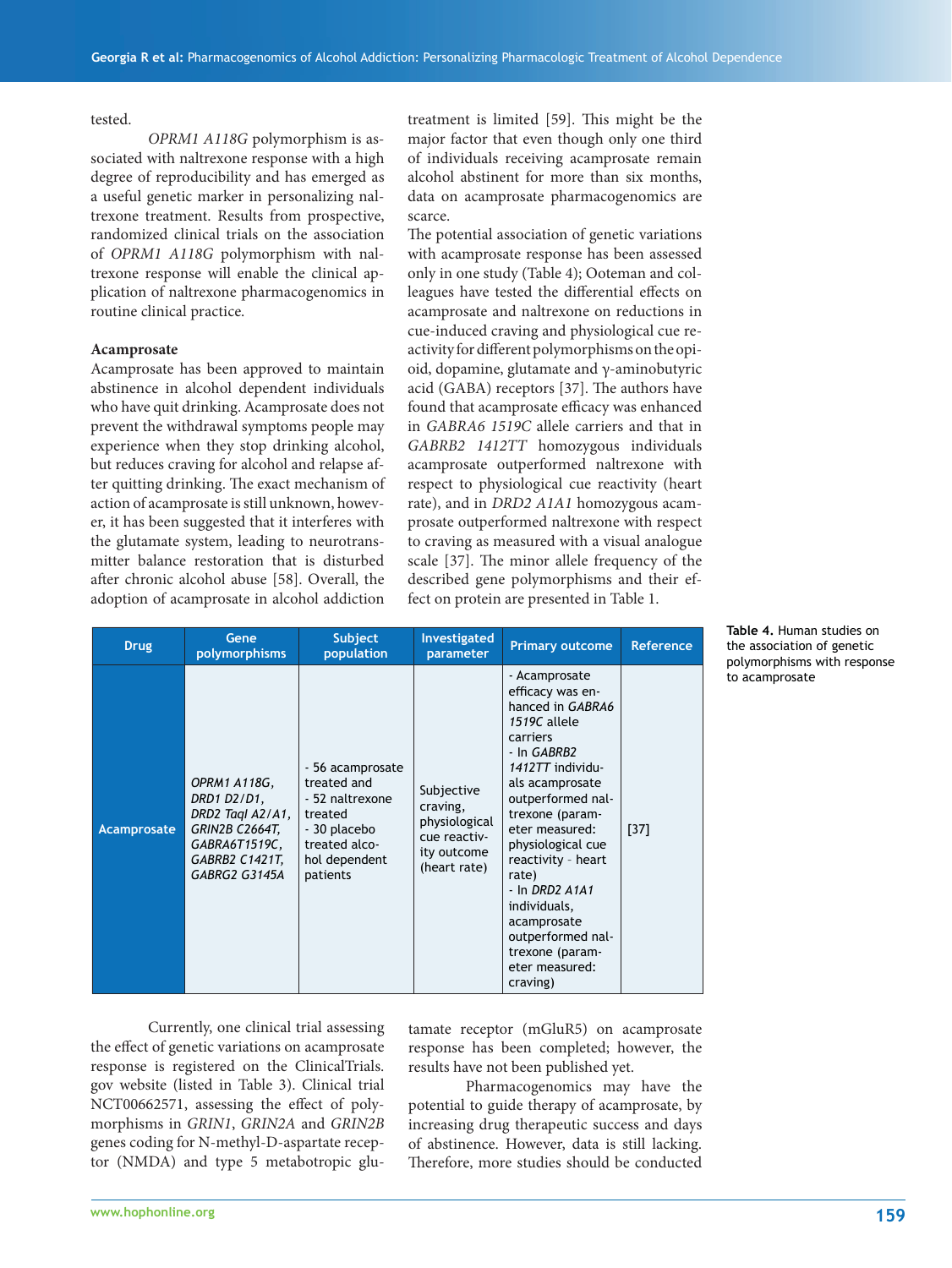to assess the effect of genetic variations on acamprosate response.

#### **Disulfi ram**

Disulfiram reduces alcohol dependence by inhibiting the enzyme aldehyde dehydrogenase leading to increased plasma levels of acetaldehyde upon drinking alcohol, a byproduct of alcohol metabolism that is aversive [60]. Disulfiram also inhibits dopamine beta-hydroxylase (DβH), the enzyme that converts dopamine into norepinephrine and is co-released with catecholamines [61]. Polymorphisms in DβH gene affect circulating DβH levels. Specifically, *C-1021T* polymorphism, positioned ~1 kb upstream from the initiation codon of the *DβH* gene, is associated with decreased DβH levels. Individuals that are -*1021T* allele homozygous have the lowest levels of plasma DβH activity [62]. One could speculate that, in individuals with already low levels of DβH enzyme due to *C-1021T* polymorphism, disulfiram would be more effective in increasing dopamine and decreasing norepinephrine, therefore carriage of -*1021T* allele can potentially be associated with increased response to disulfiram therapy. It has been suggested that individuals carrying *DβH C-1021T TT* genotype would respond better to disulfiram treatment and would need less of a dose whereas *CT* individuals would need an intermediate dose and those with the *CC* genotype may need increased concentrations for maximum therapeutic effectiveness [63]. For disulfiram, only one study has assessed the effect of *DβH C-1021T* polymorphism on treatment response (Table 5) [64]. In this study, Mutschler and colleagues have recruited 62 alcohol-dependent patients from the specialized disulfiram outpatient treatment program in Mannheim, Germany. The authors have found that carrying *DβH-1021T* low activity allele is associated with an increased risk of adverse events, but not with disulfiram response, despite a trend of longer cumulative alcohol abstinence achieved in *CT/TT* individuals, compared to *CC* group [64]. It should be noted, however, that,currently,disulfiram is not a treatment of choice for alcohol dependence due to the increased number and fear of the severe and sometimes fatal reaction known as a disulfiram-alcohol reaction. Disulfiramalcohol reaction is the result of the build up of a chemical from the alcohol in the body when patients take the medicine and drink alcohol at

**Drug Gene polymorphisms Subject population Investigated parameter Primary outcome Reference Disulfiram** *DBH C-1021T* - 62 disulfiram treated alcohol dependent patients Time until first relapse, accumulated time of abstinence, craving, adverse events, treatment safety and tolerability Carriers of -*1021T* allele had: - increased risk of adverse events - a trend towards longer cumulative alcohol abstinence [64]

the same time.

 Currently, no clinical trials are registered at ClinicalTrials.gov on DβH genetic variations and disulfiram response in alcohol dependent patients.

Disulfiram is currently rarely used for the treatment of alcohol dependence. Further pharmacogenomic studies that will unravel the genetic factors affecting disulfiram response are needed.

#### **Topiramate**

Topiramate is an anticonvulsant medication that has recently been identified as a potent therapy of alcohol dependence. Even though topiramate has not yet gained approval for

alcohol dependence treatment, several controlled clinical trials have shown its efficacy in the treatment of alcohol dependence and it has been used in several countries for the treatment of alcohol dependence [65, 66]. Topiramate may antagonize alcohol rewarding effects associated with abuse liability by inhibiting mesocorticolimbic dopamine release. Also, it has been suggested that it enhances the inhibitory function of GABA, antagonizes excitatory glutamate receptors, and inhibits dopamine release [67]. However, a major concern and limitation in the use of topiramate has been its adverse effects, which are prominent especially during the titration period, appear to be dose-related but usually subside

**Table 5.** Human studies on the association of genetic polymorphisms with response to disulfiram.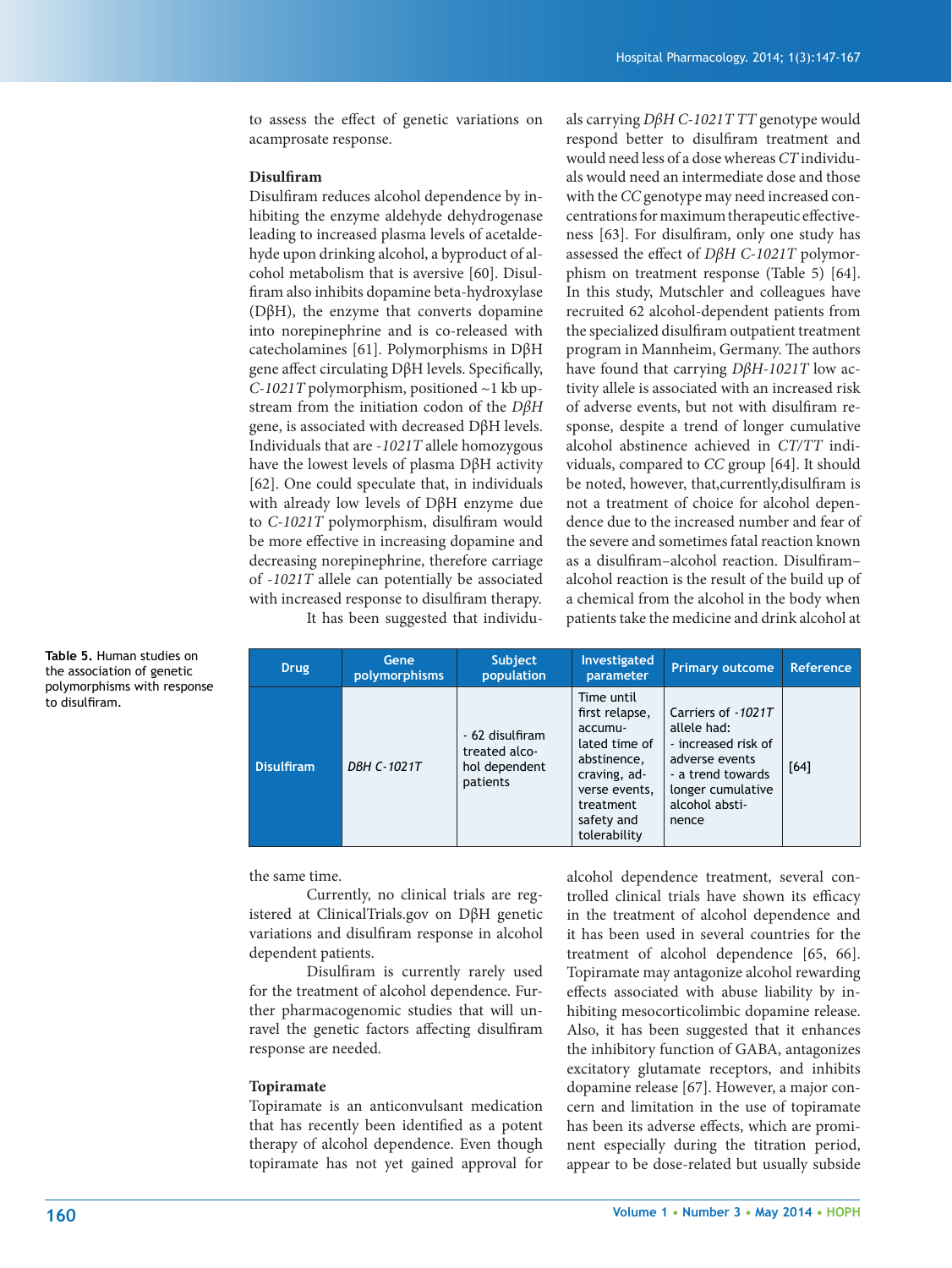with continued treatment [66]. Recently it has been reported that the *rs2832407 C>A* intron 9 polymorphism of glutamate receptor GluR5 (*GRIK1*) gene is associated with the severity of topiramate-induced side effects and with serum levels of topiramate, thus making it an interesting candidate for therapy personalization [68].

 First evidence on the association of *GRIK1* polymorphisms with topiramate pharmacokinetics and response were published on 2009 (Table 6). Ray and colleagues have shown that,in a total of 32 alcohol dependent patients treated with topiramate 200-300 mg/day for 5 weeks, *GRIK1 rs2832407C>A* polymorphismwas associated with topiramate serum levels and the severity of topiramate-induced side effects [69]. Carriers of  $rs2832407A$  allele had both higher serum topiramate levels and of greater severity topiramate side effects both when compared to placebo and to homozygous topiramate treated *CC* individuals. Additionally, carriers of *rs2832407A* allele reported higher mean percentage of heavy drinking days as compared to *CC* individuals (40.4% vs. 22.2%) [69]. More recently, Kranzler and colleagues have analyzed the association of *GRIK1 rs2832407C>A* polymorphism with topiramate effect on heavy drinking days [70]. In a total of 138 individuals treated either with topiramate at a maximal dose of 200mg for 12 weeks (67 individuals) or matching placebo (71 individuals), the authors have found that, in a subgroup of 122 European American individuals the effect of topiramate on heavy drinking days was significantly greater than

| <b>Drug</b>       | Gene<br>polymorphisms | Subject<br>population                                                                                                                             | Investigated<br>parameter                                                                                               | <b>Primary outcome</b>                                                                                                                                                                                        | <b>Reference</b> |
|-------------------|-----------------------|---------------------------------------------------------------------------------------------------------------------------------------------------|-------------------------------------------------------------------------------------------------------------------------|---------------------------------------------------------------------------------------------------------------------------------------------------------------------------------------------------------------|------------------|
| <b>Topiramate</b> | GRIK1<br>rs2832407C>A | 32 non-treatment<br>seeking heavy<br>drinkers (75% al-<br>cohol dependent<br>patients) treated<br>with topiramate<br>200-300mg/day<br>for 5 weeks | Severity<br>of adverse<br>events,<br>topiramate<br>serum levels,<br>drinking<br>behavior                                | Carriers of<br>rs2832407A allele<br>had:<br>- Increased sever-<br>ity of adverse<br>events<br>- Higher mean<br>percentage of<br>heavy drinking<br>days<br>- Higher serum<br>topiramate levels                 | [69]             |
|                   |                       | 67 individuals<br>treated with<br>topiramate<br>200mg for 12<br>weeks and 71<br>placebo treated<br>individuals                                    | Topiramate<br>efficacy and<br>tolerability                                                                              | In a subsample of<br>122 individuals,<br>the effect of topi-<br>ramate on heavy<br>drinking days<br>was significantly<br>greater than that<br>of placebo only<br>in rs2832407CC<br>homozygotes                | $[70]$           |
|                   |                       | 67 individuals<br>treated with<br>topiramate<br>200mg for 12<br>weeks and 71<br>placebo treated<br>individuals                                    | Topiramate<br>effect on<br>body mass<br>index (BMI)                                                                     | In a subsample<br>of 122 individu-<br>als, no asso-<br>ciation of GRIK1<br>rs2832407C>A<br>polymorphism was<br>found with inves-<br>tigated parameter                                                         | $[71]$           |
|                   |                       | 67 individuals<br>treated with<br>topiramate<br>200mg for 12<br>weeks and 71<br>placebo treated<br>individuals                                    | Topiramate<br>response<br>(reduction<br>in drinking,<br>desire to<br>drink, posi-<br>tive alcohol<br>expectan-<br>cies) | In a subsample<br>of 122 individu-<br>als, rs2832407CC<br>homozygotes:<br>- drank less during<br>treatment<br>- showed the<br>largest decreases<br>in positive alcohol<br>expectancies and<br>desire to drink | $[72]$           |

**Table 6.** Human studies on the association of genetic polymorphisms with response to topiramate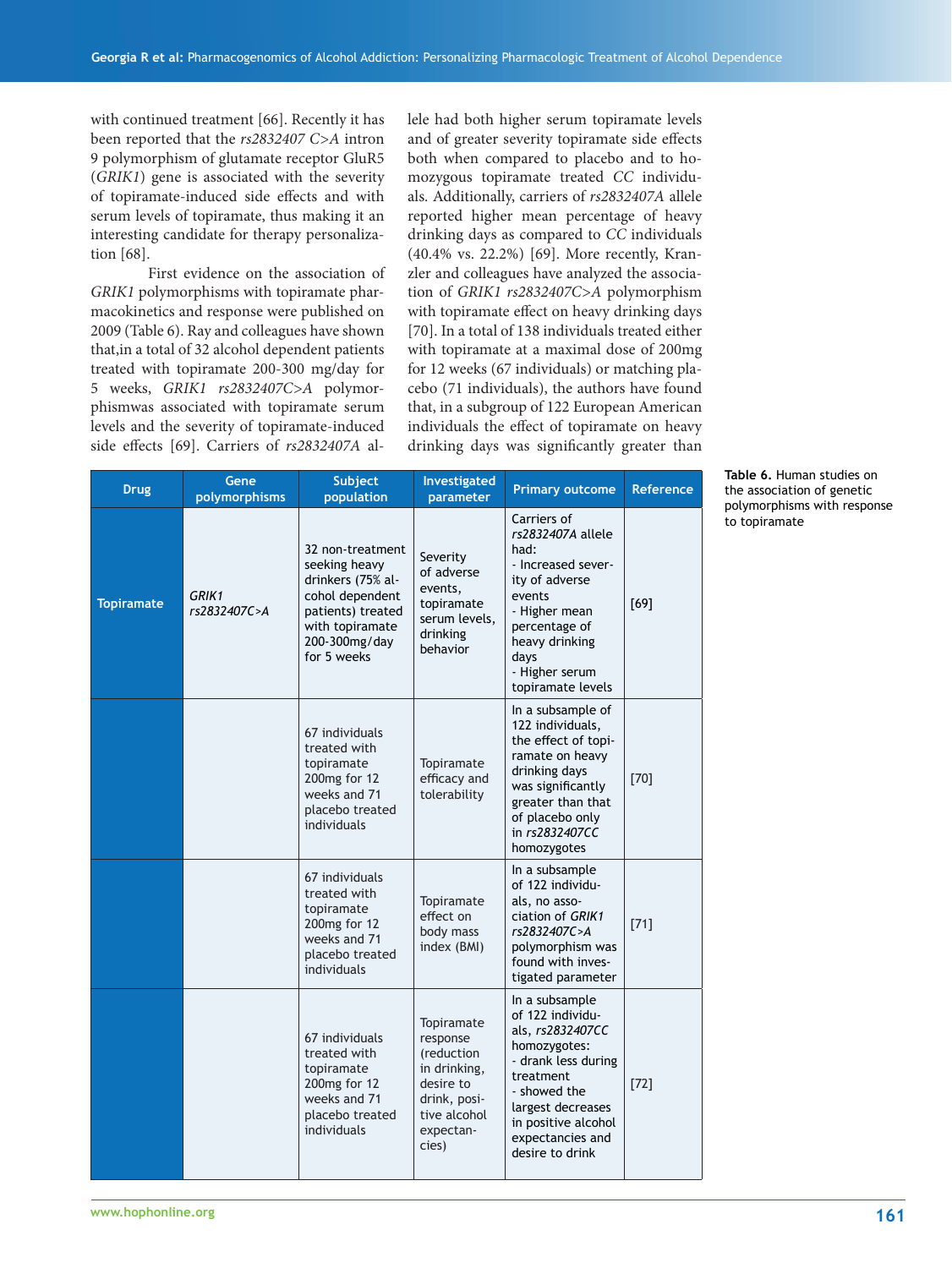that for placebo only in *rs2832407CC* homozygotes [70]. The same research team have further analyzed in the subgroup of 122 European American individuals the potential association of *GRIK1 rs2832407C>A* polymorphism with topiramate effect on BMI, but no association was found [71]. Finally, Kranzler and colleagues have validated in the subgroup of 122 European American individuals the interactive effect of *GRIK1 rs2832407C>A* polymorphism and topiramate as predictors of drinking level [72]. The authors have found that topiramatetreated *rs2832407CC* homozygotes drank less during treatment than those receiving placebo, validating this way their earlier findings, and have also shown that *rs2832407CC* homozygotes showed the largest decreases in positive alcohol expectancies and desire to drink [72].

 Several clinical trials are registered on Clinicaltrials.gov website and assess whether topiramate will improve drinking outcomes in alcohol dependent individuals, however, currently, only one clinical trial assesses the association of gene polymorphisms with topiramate effect on craving, subjective stimulation and other behavioral effects associated with alcohol consumption (Table 3). The clinical trial NCT00884884 will recruit 216 healthy, alcohol-dependent volunteers who are not currently seeking treatment for their alcohol dependence to learn more about how topiramate and alprazolam medications may work on alcohol dependence and how gene polymorphisms modulate their action.

 Topiramate appears to be a promising therapy for alcohol dependence. Accumulated data implicate consistently *GRIK1 rs2832407C>A* as a predictor of topiramate response and adverse drug reactions incidence. Therefore, upon approval of topiramate as a therapy for alcohol dependence, GRIK1 polymorphisms may have an important role in personalizing topiramate therapy.

#### **Other drugs**

So far, as it was already extensively described, the only three drugs that have been approved by FDA for alcohol dependence are naltrexone, acamprosate and disulfiram, whereas topiramate appears as a promising therapy. Several other compounds have been experimented for the treatment of alcohol dependence and some of them are in clinical development. Describing the exact mechanism of action of these drugs and their potency is beyond the scopes of the present review, therefore we simply list the drugs that have been associated with positive outcomes of alcohol dependence.

 In Italy and Austria, sodium oxybate is already approved for alcohol dependence and it is expected to will be soon introduced in Kazakhstan. Sodium oxybate is a short-chain fatty acid, structurally similar to the inhibitory neurotransmitter γ-amino-butyric acid, which exerts an ethanol-mimicking effect on GABAB receptors in the central nervous system. Baclofen is a GABAB receptor agonist currently used to control spasticity that was also shown to reduce alcohol consumption. Ondansetron is a 5-HT3 receptor antagonist that is thought to reduce the reward from alcohol. Additionally, other compounds clinically approved for different than alcohol addiction indications, such as pregabalin, oxcarbamazepine, gabapentin, valproic acid, aripiprazole, prazosin, vigabatrin, tiagabine, quetiapine and neurosteroids, seem to be able to reduce alcohol consumption, but further trials should be performed to confirm their efficacy in preventing relapse and maintaining complete abstinence [73-75].

# **CONCLUSIONS AND FUTURE PERSPECTIVES**

It is anticipated that treating effectively alcohol dependence will decrease social and economic burden of this serious disorder. As it was extensively described in the present review, pharmacogenomics of alcohol dependence is a field in which several applications are mature and ready to be implemented in routine clinical practice. *OPRM1 A118G* polymorphism is highly associated with improved response to naltrexone. This gene polymorphism can serve a marker to distinguish individuals who will benefit the most from naltrexone or who could be administered an alternative drug, such as acamprosate. Additionally, even prior of FDA approval of topiramate for treating alcohol dependence, it has been consistently shown that topiramate response is affected by *GRIK1 rs2832407C>A* polymorphism. As for the other drugs used for alcohol dependence, further studies are needed before any conclusions can be drawn on their utility in personalizing alcohol addiction therapy.

 It is expected that in the coming years alcohol dependence pharmacogenomics may be instrumental in personalizing drug addic-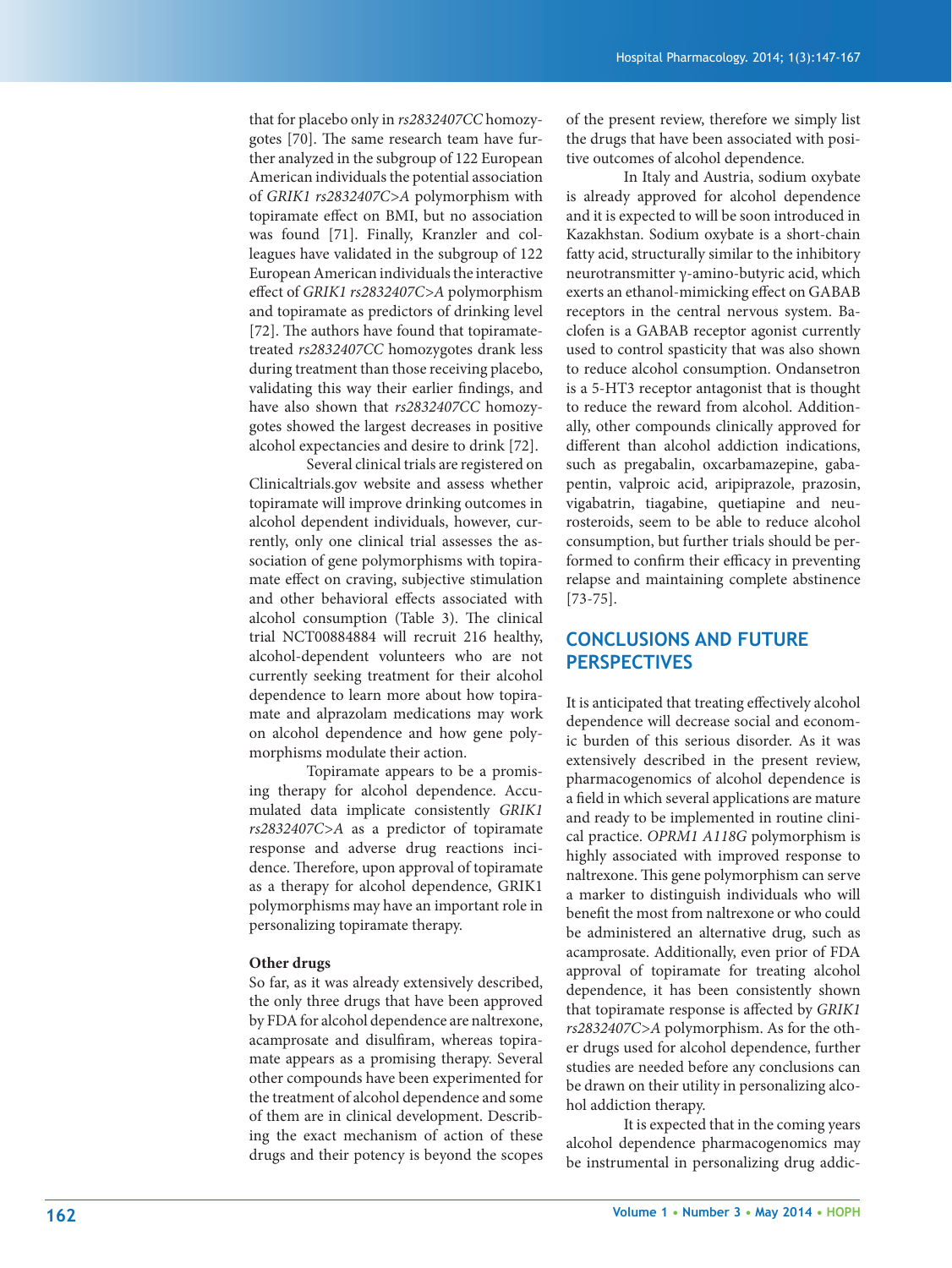tion therapy by guiding the choice of pharmacotherapy. It is hoped that incorporation of pharmacogenomics in routine clinical practice will lead to increased days of abstinence, lower relapse rates and days of heavy drinking, as well as lower incidence of drug adverse events. More importantly, application of pharmacogenomics in the field of alcohol dependence may lead to increased productivity of individuals who are currently addicted to alcohol. Overall, application of personalized medicine approaches on alcohol dependence therapy with the use of pharmacogenomics may provide with benefits all the players involved: the patients who may respond faster and more effectively to pharmacotherapy, the psychiatrists who - by integrating the latest and most updated scientific information in their practice - will increase therapy response rates, and the national health systems in each country as well as the society as a whole as it may help to reduce the financial and social burden of alcoholdependence.

#### **REFERENCES**

1.World Health Organization. Global Status report on Alcohol and Health. 2014.

2. Cargiulo T. Understanding the health impact of alcohol dependence. Am J Health Syst Pharm 2007;64:S5-11.

3. Kresina TF. Medication assisted treatment of drug abuse and dependence: global availability and utilization. Recent Pat Antiinfect Drug Discov 2007;2:79-86.

4. Assanangkornchai S, Srisurapanont M. The treatment of alcohol dependence. Curr Opin Psychiatry 2007;20:222-7.

5. Mann K, Hermann D. Individualised treatment in alcohol-dependent patients. Eur Arch Psychiatry Clin Neurosci 2010;260 Suppl 2:S116-20.

6. Edens E, Massa A, Petrakis I. Novel pharmacological approaches to drug abuse treatment. Curr Top Behav Neurosci 2010;3:343-86.

7. Soyka M, Rosner S. Emerging drugs to treat alcoholism. Expert Opin Emerg Drugs 2010;15:695-711.

8. Manolopoulos VG. Pharmacogenomics and adverse drug reactions in diagnostic and clinical practice. Clin Chem Lab Med 2007;45:801-14.

9. Squassina A, Manchia M, Manolopoulos VG, Artac M, Lappa-Manakou C, Karkabouna S, Mitropoulos K, Del Zompo M, Patrinos GP. Realities and expectations of pharmacogenomics and personalized medicine: impact of translating genetic knowledge into clinical practice. Pharmacogenomics 2010;11:1149-67.

10. Ragia G, Giannakopoulou E, Karaglani M, Karantza IM, Tavridou A, Manolopoulos VG. Frequency of CYP450 enzyme gene polymorphisms in the Greek population: review of the literature, original findings and clinical significance. Drug Metabol Drug Interact 2014. DOI: 10.1515/ dmdi-2014-0006.

11. Ragia G, Kolovou V, Tavridou A, Elens L, Tselepis AD, Elisaf M, Van Schaik RH, Kolovou G, Manolopoulos VG. Lack of association of the p450 oxidoreductase \*28 single nucleotide polymorphism with the lipid-lowering effect of statins in hypercholesterolemic patients. Mol Diagn Ther 2014;18:323-31.

12. Giannakopoulou E, Ragia G, Kolovou V, Tavridou A, Tselepis AD, Elisaf M, Kolovou G, Manolopoulos VG. No impact of SLCO1B1 521T>C, 388A>G and 411G>A polymorphisms on response to statin therapy in the Greek population. Mol Biol Rep 2014;41:4631-8.

13. Arvanitidis K, Ragia G, Iordanidou M, Kyriaki S, Xanthi A, Tavridou A, Manolopoulos VG. Genetic polymorphisms of drug-metabolizing enzymes CYP2D6, CYP2C9, CYP2C19 and CYP3A5 in the Greek population. Fundam Clin Pharmacol 2007;21:419-26.

14. Kolovou G, Ragia G, Kolovou V, Mihas C, Katsiki N, Vasiliadis I, Mavrogeni S, Vartela V, Tavridou A, Manolopoulos VG. Impact of CYP3A5 Gene Polymorphism on Efficacy of Simvastatin. Open Cardiovasc Med J 2014;8:12-7.

15. Ragia G, Petridis I, Tavridou A, Christakidis D, Manolopoulos VG. Presence of CYP2C9\*3 allele increases risk for hypoglycemia in Type 2 diabetic patients treated with sulfonylureas. Pharmacogenomics 2009;10:1781-7.

16. Ragia G, Tavridou A, Elens L, Van Schaik RH, Manolopoulos VG. CYP2C9\*2 allele increases risk for hypoglycemia in POR\*1/\*1 type 2 diabetic patients treated with sulfonylureas. Exp Clin Endocrinol Diabetes 2014;122:60-3.

17. Ragia G, Arvanitidis KI, Tavridou A, Manolopoulos VG. Need for reassessment of reported CYP2C19 allele frequencies in various populations in view of CYP2C19\*17 discovery: the case of Greece. Pharmacogenomics 2009;10:43-9.

18. Ragia G, Tavridou A, Petridis I, Manolopoulos VG. Association of KCNJ11 E23K gene polymorphism with hypoglycemia in sulfonylurea-treated type 2 diabetic patients. Diabetes Res Clin Pract 2012;98:119-24.

19. Iordanidou M, Paraskakis E, Tavridou A, Paschou P, Chatzimichael A, Manolopoulos VG. G894T polymorphism of eNOS gene is a predictor of response to combination of inhaled corticosteroids with long-lasting beta2-agonists in asthmatic children. Pharmacogenomics 2012;13:1363-72.

20. Manolopoulos VG, Dechairo B, Huriez A, Kühn A, Llerena A, van Schaik RH, Yeo KT, Ragia G, Siest G. Pharmacogenomics and personalized medicine in clinical practice. Pharmacogenomics 2011;12:597-610.

21. Manolopoulos VG, Ragia G, Alevizopoulos G. Pharmacokinetic interactions of selective serotonin reuptake inhibitors with other commonly prescribed drugs in the era of pharmacogenomics. Drug Metabol Drug Interact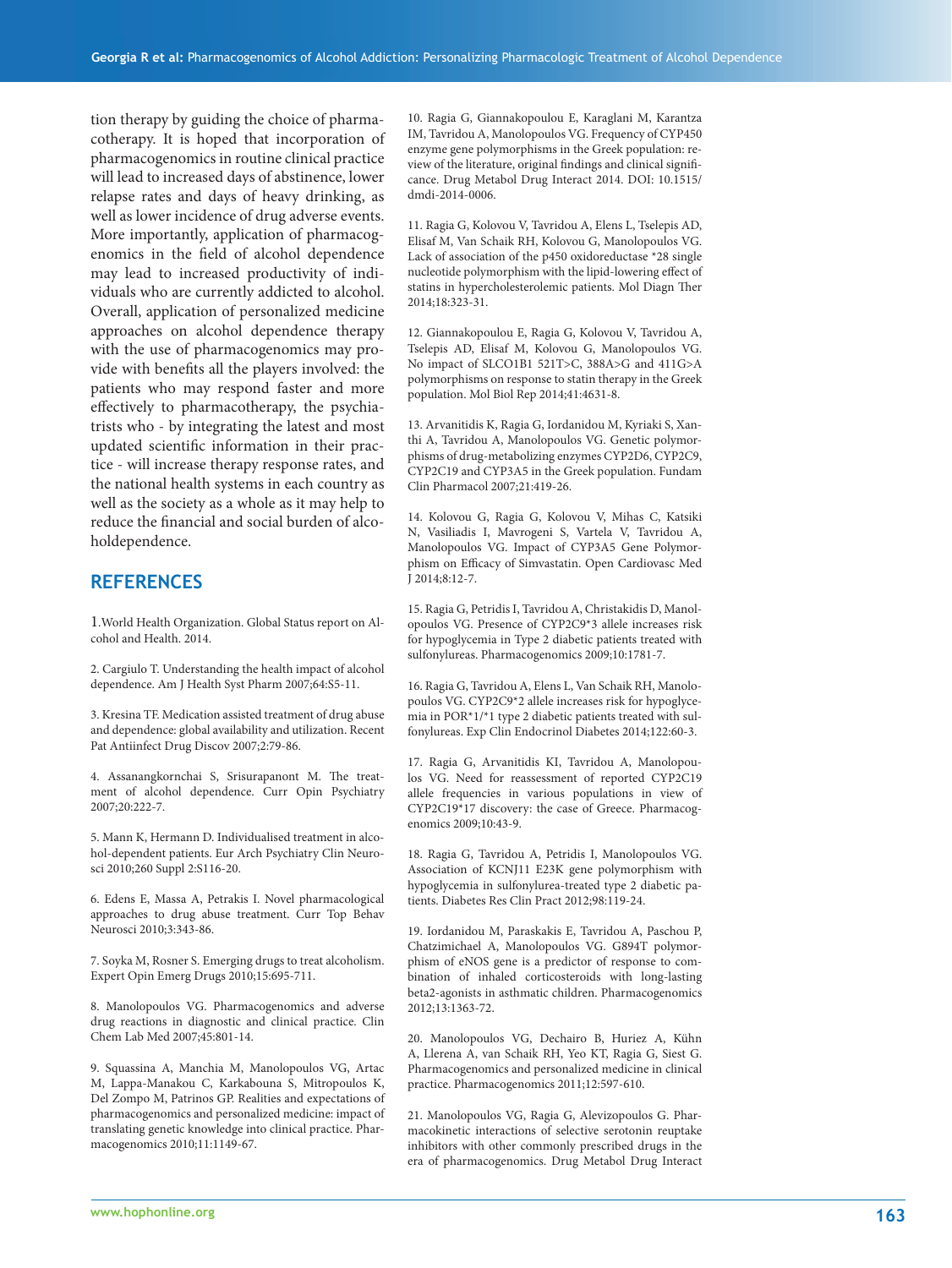#### 2011;27:19-31.

22. Manolopoulos VG, Ragia G, Tavridou A. Pharmacogenomics of oral antidiabetic medications: current data and pharmacoepigenomic perspective. Pharmacogenomics 2011;12:1161-91.

23. Manolopoulos VG, Ragia G, Tavridou A. Pharmacogenetics of coumarinic oral anticoagulants. Pharmacogenomics 2010;11:493-6.

24. Verhoef TI, Ragia G, de Boer A, Barallon R, Kolovou G, Kolovou V, Konstantinides S, Le Cessie S, Maltezos E, van der Meer FJ, Redekop WK, Remkes M,Rosendaal FR, van Schie RM, Tavridou A, Tziakas D, Wadelius M, Manolopoulos VG, Maitland-van der Zee AH; EU-PACT Group. A randomized trial of genotype-guided dosing of acenocoumarol and phenprocoumon. N Engl J Med 2013;369:2304-12.

25. Pirmohamed M1, Burnside G, Eriksson N, Jorgensen AL, Toh CH, Nicholson T, Kesteven P, Christersson C, Wahlström B, Stafberg C, Zhang JE, Leathart JB,Kohnke H, Maitland-van der Zee AH, Williamson PR, Daly AK, Avery P, Kamali F, Wadelius M; EU-PACT Group. A randomized trial of genotype-guided dosing of warfarin. N Engl J Med 2013;369:2294-303.

26. Kranzler HR, Edenberg HJ. Pharmacogenetics of alcohol and alcohol dependence treatment. Curr Pharm Des 2010;16:2141-8.

27. Ray LA, Chin PF, Miotto K. Naltrexone for the treatment of alcoholism: clinical findings, mechanisms of action, and pharmacogenetics. CNS Neurol Disord Drug Targets 2010;9:13-22.

28. Bond C1, LaForge KS, Tian M, Melia D, Zhang S, Borg L, Gong J, Schluger J, Strong JA, Leal SM, Tischfield JA, Kreek MJ, Yu L. Single-nucleotide polymorphism in the human mu opioid receptor gene alters beta-endorphin binding and activity: possible implications for opiate addiction. Proc Natl Acad Sci U S A 1998;95:9608-13.

29. Wand GS1, McCaul M, Yang X, Reynolds J, Gotjen D, Lee S, Ali A. The mu-opioid receptor gene polymorphism (A118G) alters HPA axis activation induced by opioid receptor blockade. Neuropsychopharmacology 2002;26:106-14.

30. Hernandez-Avila CA, Wand G, Luo X, Gelernter J, Kranzler HR. Association between the cortisol response to opioid blockade and the Asn40Asp polymorphism at the mu-opioid receptor locus (OPRM1). Am J Med Genet B Neuropsychiatr Genet 2003;118B:60-5.

31. Chong RY, Oswald L, Yang X, Uhart M, Lin PI, Wand GS. The mu-opioid receptor polymorphism A118G predicts cortisol responses to naloxone and stress. Neuropsychopharmacology 2006;31:204-11.

32. Ray LA, Hutchison KE, Ashenhurst JR, Morrow AL. Naltrexone selectively elevates GABAergic neuroactive steroid levels in heavy drinkers with the Asp40 allele of the OPRM1 gene: a pilot investigation. Alcohol Clin Exp Res 2010;34:1479-87.

33. Ray LA, Hutchison KE. A polymorphism of the mu-opioid receptor gene (OPRM1) and sensitivity to the effects of alcohol in humans. Alcohol Clin Exp Res 2004;28:1789-95.

34. Ray LA, Hutchison KE. Effects of naltrexone on alcohol sensitivity and genetic moderators of medication response: a double-blind placebo-controlled study. Arch Gen Psychiatry 2007;64:1069-77.

35. Oslin DW, Berrettini W, Kranzler HR, Pettinati H, Gelernter J, Volpicelli JR, O'Brien CP. A functional polymorphism of the mu-opioid receptor gene is associated with naltrexone response in alcohol-dependent patients. Neuropsychopharmacology. 2003 Aug;28(8):1546-52.

36. Anton RF, Oroszi G, O'Malley S, Couper D, Swift R, Pettinati H, Goldman D. An evaluation of mu-opioid receptor (OPRM1) as a predictor of naltrexone response in the treatment of alcohol dependence: results from the Combined Pharmacotherapies and Behavioral Interventions for Alcohol Dependence (COMBINE) study. Arch Gen Psychiatry 2008;65:135-44.

37. Ooteman W, Naassila M, Koeter MW, Verheul R, Schippers GM, Houchi H, Daoust M, van den Brink W. Predicting the effect of naltrexone and acamprosate in alcohol-dependent patients using genetic indicators. Addict Biol 2009;14:328-37.

38. Oroszi G, Anton RF, O'Malley S, Swift R, Pettinati H, Couper D, Yuan Q, Goldman D.OPRM1 Asn40Asp predicts response to naltrexone treatment: a haplotype-based approach. Alcohol Clin Exp Res 2009;33:383-93.

39. Kim SG, Kim CM, Choi SW, Jae YM, Lee HG, Son BK, Kim JG, Choi YS, Kim HO, Kim SY, Oslin DW.A micro opioid receptor gene polymorphism (A118G) and naltrexone treatment response in adherent Korean alcohol-dependent patients. Psychopharmacology (Berl) 2009;201:611-8.

40. Setiawan E, Pihl RO, Cox SM, Gianoulakis C, Palmour RM, Benkelfat C, Leyton M.The effect of naltrexone on alcohol's stimulant properties and self-administration behavior in social drinkers: influence of gender and genotype. Alcohol Clin Exp Res 2011;35:1134-41.

41. Ray LA, Bujarski S, Chin PF, Miotto K. Pharmacogenetics of naltrexone in asian americans: a randomized placebo-controlled laboratory study. Neuropsychopharmacology 2012;37:445-55.

42. Chen AC, Morgenstern J, Davis CM, Kuerbis AN, Covault J, Kranzler HR. Variation in Mu-Opioid Receptor Gene as a Moderator of Naltrexone Treatment to Reduce Heavy Drinking in a High Functioning Cohort. J Alcohol Drug Depend 2013;1:101.

43. McGeary JE, Monti PM, Rohsenow DJ, Tidey J, Swift R, Miranda R, Jr. Genetic moderators of naltrexone's effects on alcohol cue reactivity. Alcohol Clin Exp Res 2006;30:1288-96.

44. Kranzler HR, Armeli S, Covault J, Tennen H. Variation in OPRM1 moderates the effect of desire to drink on subsequent drinking and its attenuation by naltrexone treatment. Addict Biol 2012;18:193-201.

45. Johnson JA, Klein TE, Relling MV. Clinical implementation of pharmacogenetics: more than one gene at a time.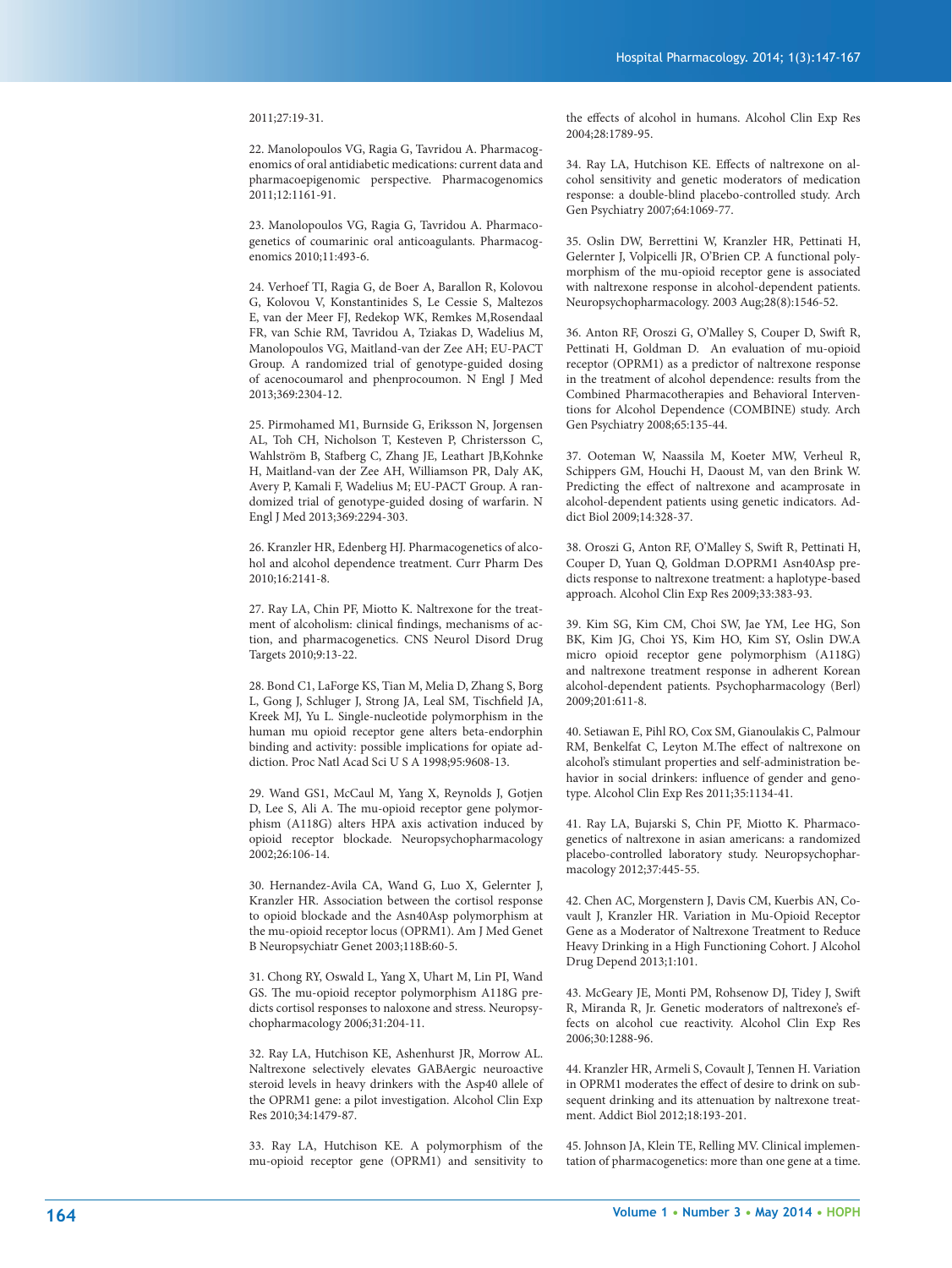Clin Pharmacol Ther 2013;93:384-5.

46. Ashenhurst JR, Bujarski S, Ray LA. Delta and kappa opioid receptor polymorphisms influence the effects of naltrexone on subjective responses to alcohol. Pharmacol Biochem Behav 2012;103:253-9.

47. Anton RF, Voronin KK, Randall PK, Myrick H, Tiffany A. Naltrexone modification of drinking effects in a subacute treatment and bar-lab paradigm: influence of OPRM1 and dopamine transporter (SLC6A3) genes. Alcohol Clin Exp Res 2012;36:2000-7.

48. Schacht JP, Anton RF, Voronin KE, Randall PK, Li X, Henderson S, Myrick H.Interacting effects of naltrexone and OPRM1 and DAT1 variation on the neural response to alcohol cues. Neuropsychopharmacology 2012;38:414-  $22.2$ 

49. Ray LA, Bujarski S, Squeglia LM, Ashenhurst JR, Anton RF. Interactive effects of OPRM1 and DAT1 genetic variation on subjective responses to alcohol. Alcohol Alcohol 2014;49:261-70.

50. Haidich AB. Meta-analysis in medical research. Hippokratia 2010;14:29-37.

51. Chamorro AJ, Marcos M, Miron-Canelo JA, Pastor I, Gonzalez-Sarmiento R, Laso FJ. Association of micro-opioid receptor (OPRM1) gene polymorphism with response to naltrexone in alcohol dependence: a systematic review and meta-analysis. Addict Biol 2012;17:505-12.

52. Gelernter J, Gueorguieva R, Kranzler HR, Zhang H, Cramer J, Rosenheck R, Krystal JH,VA Cooperative Study #425 Study Group. Opioid receptor gene (OPRM1, OPRK1, and OPRD1) variants and response to naltrexone treatment for alcohol dependence: results from the VA Cooperative Study. Alcohol Clin Exp Res 2007;31:555-63.

53. Mitchell JM, Fields HL, White RL, Meadoff TM, Joslyn G, Rowbotham MC. The Asp40 mu-opioid receptor allele does not predict naltrexone treatment efficacy in heavy drinkers. J Clin Psychopharmacol 2007;27:112-5.

54. O'Malley SS, Robin RW, Levenson AL, GreyWolf I, Chance LE, Hodgkinson CA, Romano D, Robinson J, Meandzija B, Stillner V, Wu R, Goldman D.Naltrexone alone and with sertraline for the treatment of alcohol dependence in Alaska natives and non-natives residing in rural settings: a randomized controlled trial. Alcohol Clin Exp Res 2008;32:1271-83.

55. Tidey JW, Monti PM, Rohsenow DJ, Gwaltney CJ, Miranda R Jr, McGeary JE, MacKillop J, Swift RM, Abrams DB, Shiffman S, Paty JA.Moderators of naltrexone's effects on drinking, urge, and alcohol effects in non-treatmentseeking heavy drinkers in the natural environment. Alcohol Clin Exp Res 2008;32:58-66.

56. Coller JK, Cahill S, Edmonds C, Farquharson AL, Longo M, Minniti R, Sullivan T, Somogyi AA, White JM.OPRM1 A118G genotype fails to predict the effectiveness of naltrexone treatment for alcohol dependence. Pharmacogenet Genomics 2011;21:902-5.

57. Arias AJ, Armeli S, Gelernter J, Covault J, Kallio A, Karhuvaara S, Koivisto T, Mäkelä R, Kranzler HR.Effects of opioid receptor gene variation on targeted nalmefene treatment in heavy drinkers. Alcohol Clin Exp Res 2008;32:1159-66.

58. Spanagel R, Vengeliene V1, Jandeleit B2, Fischer WN2, Grindstaff K2, Zhang X2, Gallop MA2, Krstew EV3, Lawrence AJ3, Kiefer F4. Acamprosate produces its antirelapse effects via calcium. Neuropsychopharmacology 2013;39:783-91.

59. Knudsen HK, Roman PM. Dissemination, adoption, and implementation of acamprosate for treating alcohol use disorders. J Stud Alcohol Drugs 2014;75:467-75.

60. Petersen EN. The pharmacology and toxicology of disulfiram and its metabolites. Acta Psychiatr Scand Suppl 1992;369:7-13.

61. Barth KS, Malcolm RJ. Disulfiram: an old therapeutic with new applications. CNS Neurol Disord Drug Targets 2010;9:5-12.

62. Cubells JF, Zabetian CP. Human genetics of plasma dopamine beta-hydroxylase activity: applications to research in psychiatry and neurology. Psychopharmacology (Berl) 2004;174:463-76.

63. Haile CN, Kosten TR, Kosten TA. Pharmacogenetic treatments for drug addiction: cocaine, amphetamine and methamphetamine. The American journal of drug and alcohol abuse 2009;35:161-77.

64. Mutschler J, Abbruzzese E, Witt SH, Dirican G, Nieratschker V, Frank J, Grosshans M, Rietschel M, Kiefer F. Functional polymorphism of the dopamine beta-hydroxylase gene is associated with increased risk of disulfiraminduced adverse effects in alcohol-dependent patients. J Clin Psychopharmacol 2012;32:578-80.

65. Florez G, Saiz PA, Garcia-Portilla P, Alvarez S, Nogueiras L, Bobes J. Topiramate for the treatment of alcohol dependence: comparison with naltrexone. Eur Addict Res 2011;17:29-36.

66. Paparrigopoulos T, Tzavellas E, Karaiskos D, Kourlaba G, Liappas I. Treatment of alcohol dependence with lowdose topiramate: an open-label controlled study. BMC Psychiatry 2011;11:41.

67. Olmsted CL, Kockler DR. Topiramate for alcohol dependence. Ann Pharmacother 2008;42:1475-80.

68. Rubio G, Martinez-Gras I, Manzanares J. Modulation of impulsivity by topiramate: implications for the treatment of alcohol dependence. Journal of clinical psychopharmacology 2009;29:584-9.

69. Ray LA, Miranda R Jr, MacKillop J, McGeary J, Tidey JW, Rohsenow DJ, Gwaltney C, Swift RW, Monti PM.A preliminary pharmacogenetic investigation of adverse events from topiramate in heavy drinkers. Exp Clin Psychopharmacol 2009;17:122-9.

70. Kranzler HR, Covault J, Feinn R, Armeli S, Tennen H, Arias AJ, Gelernter J, Pond T, Oncken C, Kampman KM. Topiramate treatment for heavy drinkers: moderation by a GRIK1 polymorphism. Am J Psychiatry 2014;171:445-52.

71. Kranzler HR, Feinn R, Gelernter J, Pond T, Covault J. Topiramate's Reduction of Body Mass Index in Heavy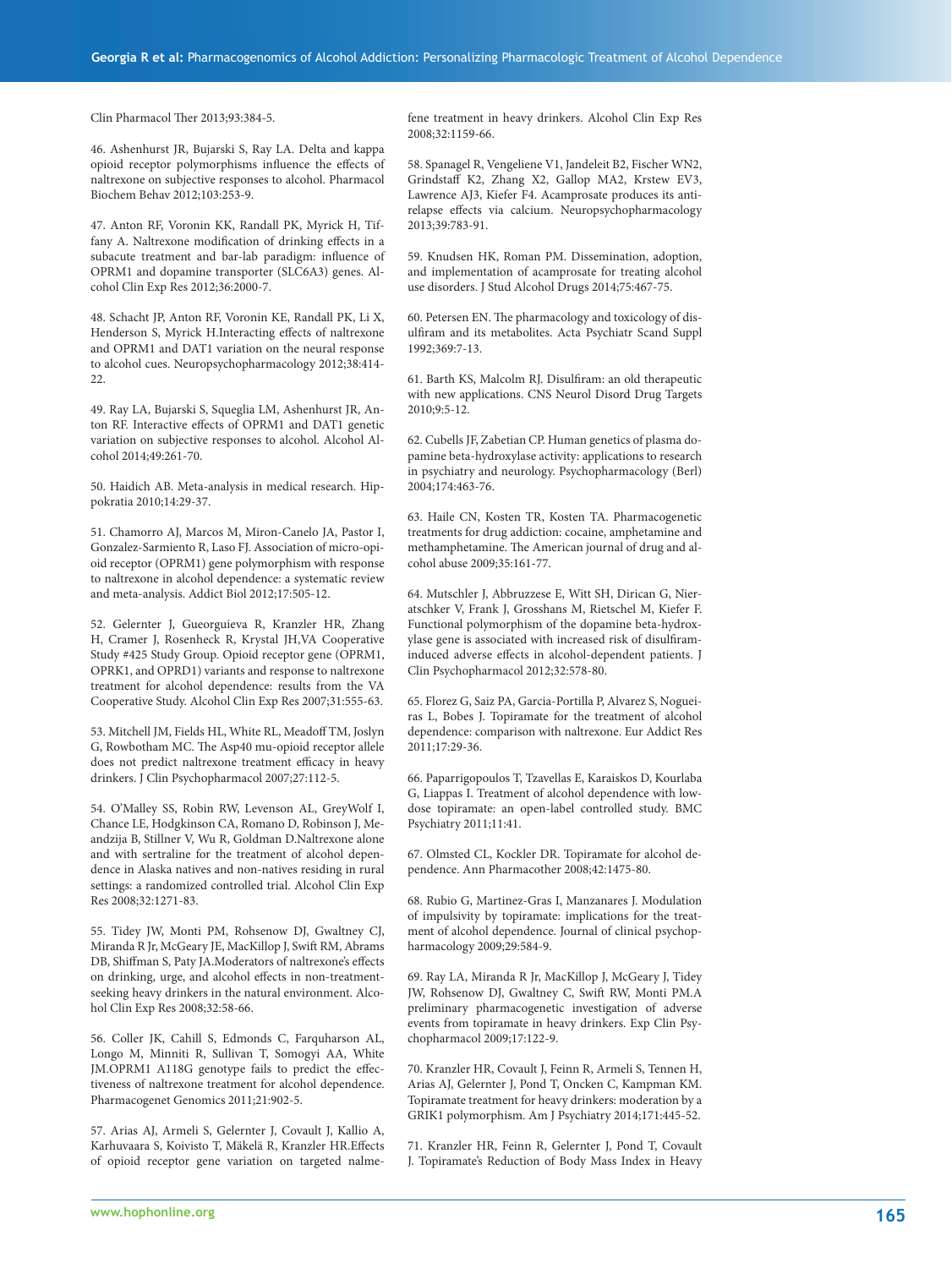Drinkers: Lack of Moderation by a GRIK1 Polymorphism. Exp Clin Psychopharmacol 2014; DOI: 10.1037/ a0037309.

72. Kranzler HR, Armeli S, Feinn R, Tennen H, Gelernter J, Covault J. GRIK1 Genotype moderates topiramate's effects on daily drinking level, expectations of alcohol's positive effects and desire to drink. Int J Neuropsychopharmacol 2014;1-8.

73. Caputo F, Vignoli T, Grignaschi A, Cibin M, Addolorato G, Bernardi M. Pharmacological management of alcohol dependence: from mono-therapy to pharmacogenetics and beyond. Eur Neuropsychopharmacol 2014;24:181-91.

74. Howland RH. Baclofen for the treatment of alcohol dependence. J Psychosoc Nurs Ment Health Serv 2012;50:11-4.

75. Oulis P, Konstantakopoulos G. Efficacy and safety of pregabalin in the treatment of alcohol and benzodiazepine dependence. Expert Opin Investig Drugs 2012;21:1019- 29.